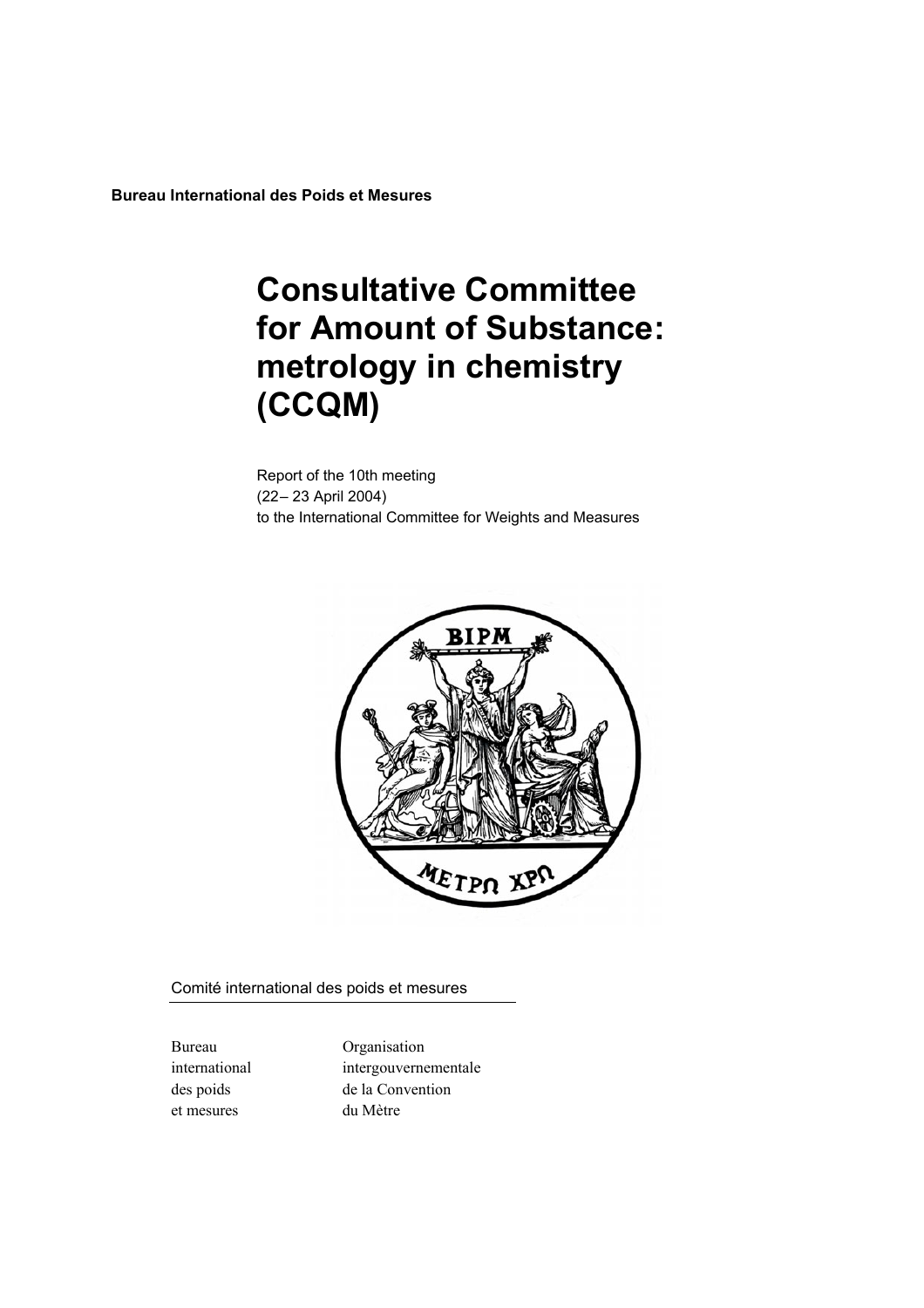#### **2 ·** 10th Meeting of the CCQM

Note:

Following a decision made by the International Committee for Weights and Measures at its 92nd meeting in October 2003, Reports of meetings of Consultative Committees will henceforth be published only on the BIPM website in the form presented here.

Full bilingual printed versions in French and English will no longer appear.

> T.J.Quinn, Director BIPM, November 2003.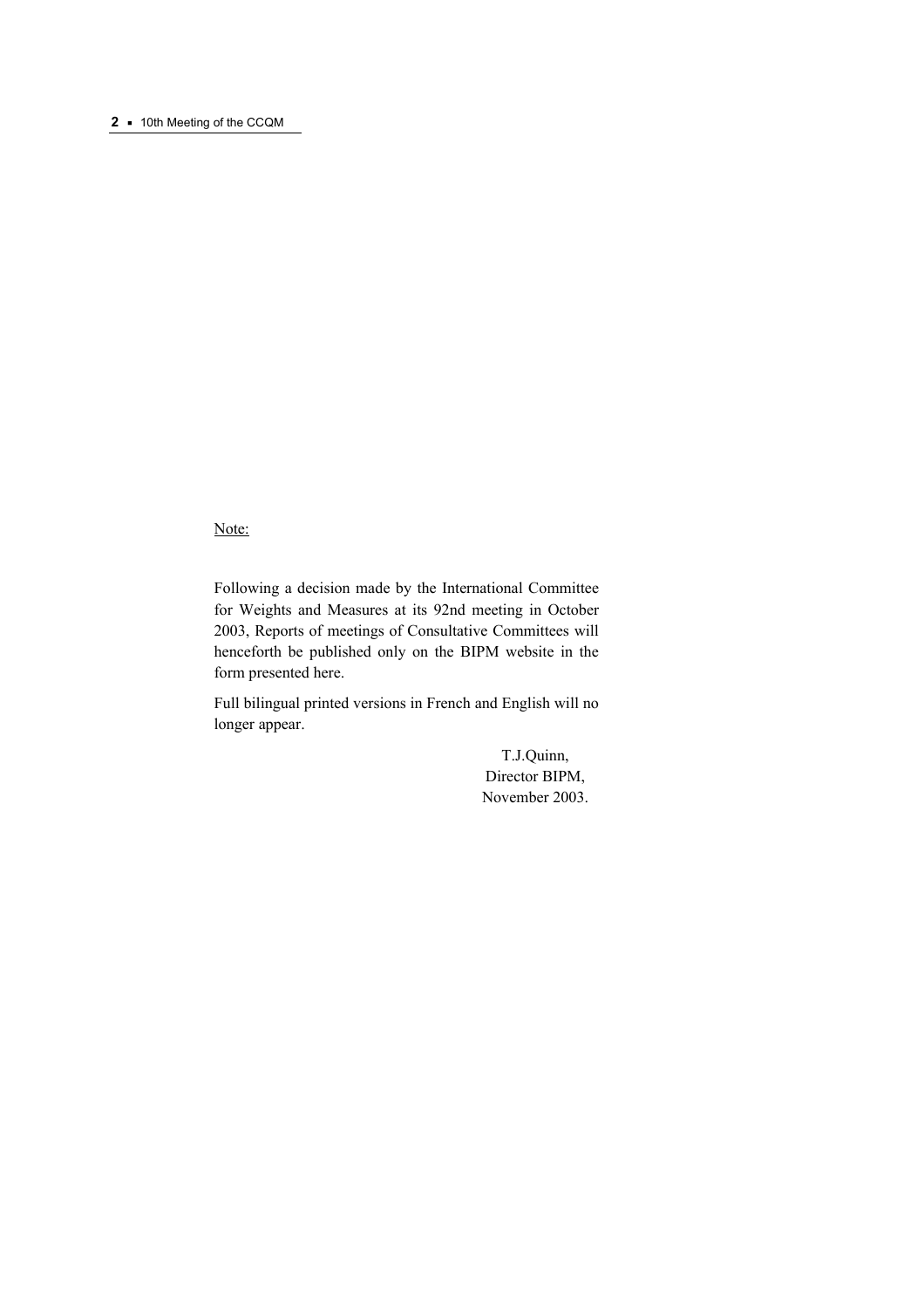# **LIST OF MEMBERS OF THE CONSULTATIVE COMMITTEE FOR AMOUNT OF SUBSTANCE: metrology in chemistry**  as of 22 April 2004

#### **President**

Dr R. Kaarls, member of the International Committee for Weights and Measures.

#### **Executive Secretary**

Dr R. Wielgosz, International Bureau of Weights and Measures [BIPM], Sèvres.

#### **Members**

 $\overline{a}$ 

Bureau National de Métrologie, Laboratoire National d'Essais [BNM-LNE], Paris.

Centro Nacional de Metrología [CENAM], Mexico.

D.I. Mendeleyev Institute for Metrology, Gosstandart of Russia [VNIIM], St Petersburg.

Danish Institute of Fundamental Metrology [DFM], Lyngby.

Institute for Reference Materials and Measurements [IRMM].

International Atomic Energy Agency [IAEA].

International Federation of Clinical Chemistry and Laboratory Medicine [IFCC].

International Organization for Standardization, Committee on Reference Materials [ISO-REMCO].

International Union of Pure and Applied Chemistry [IUPAC].

Korea Research Institute of Standards and Science [KRISS], Daejeon.

National Institute of Metrology [NIM]/National Research Centre for Certified Reference Materials [NRCCRM], Beijing.

National Institute of Standards and Technology [NIST], Gaithersburg.

- National Measurement Laboratory CSIRO [NML CSIRO]\*, Lindfield/National Analytical Reference Laboratory – Australian Government Analytical Laboratories [NARL-AGAL], Pymble.
- National Metrology Institute of Japan, National Institute of Advanced Industrial Science and Technology [NMIJ/AIST], Tsukuba.

National Physical Laboratory [NPL]/Laboratory of the Government Chemist [LGC], Teddington.

<sup>\*</sup> Now the National Measurement Institute, Australia [NMIA], also incorporating the NARL.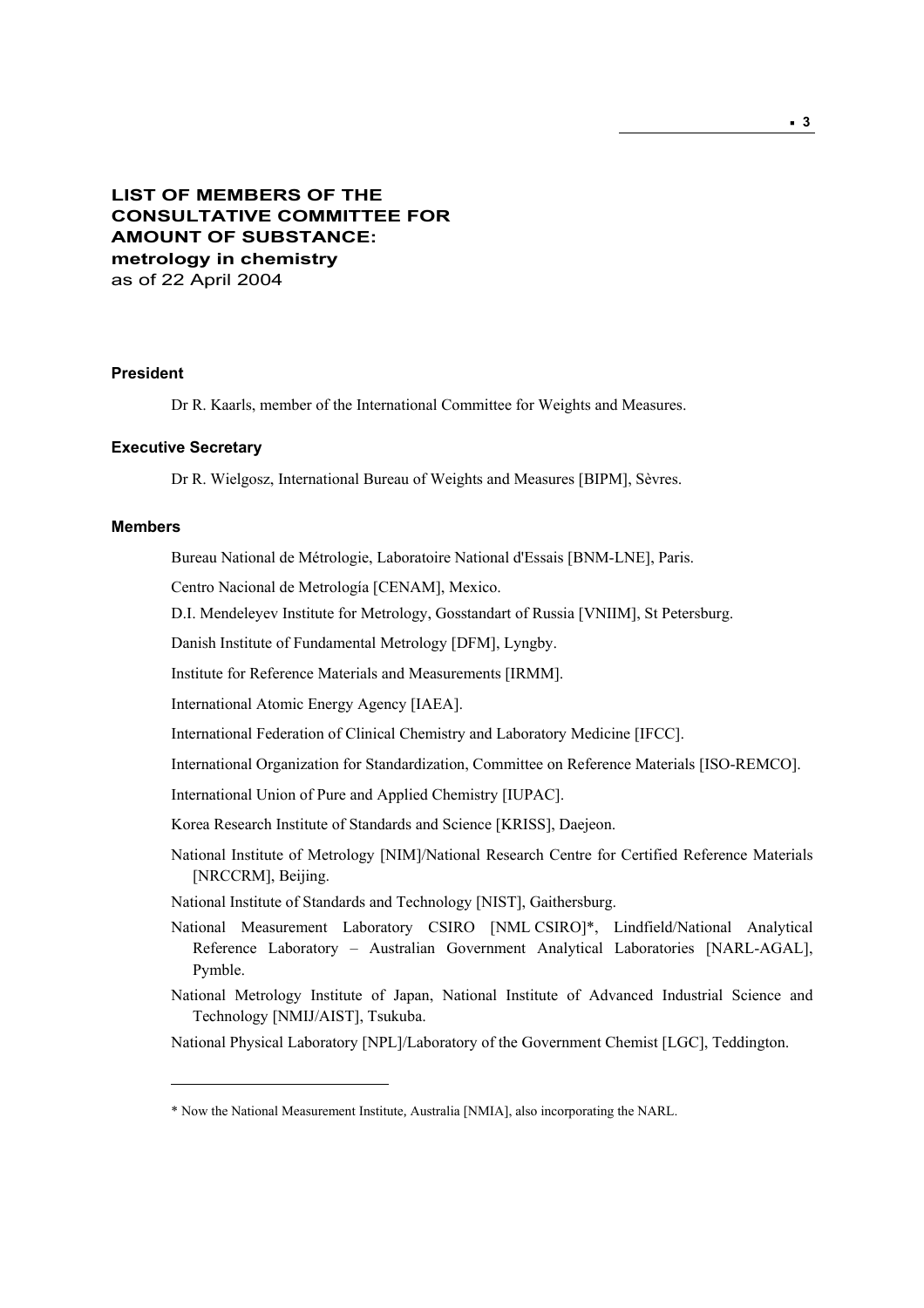#### **4 ·** 10th Meeting of the CCQM

National Research Council of Canada [NRC], Ottawa.

NMi Van Swinden Laboratorium, Nederlands Meetinstituut [NMi VSL], Delft.

Physikalisch-Technische Bundesanstalt [PTB]/Bundesanstalt für Material-forschung und -prüfung [BAM]/Federal Institute for Materials Research and Testing, Braunschweig and Berlin.

Slovak Institute of Metrology/Slovenský Metrologický Ústav [SMU], Bratislava.

State Laboratory [SL], Dublin.

Swedish National Testing and Research Institute [SP], Borås.

Swiss Federal Office of Metrology and Accreditation [METAS], Wabern/Swiss Federal Laboratories for Materials Testing and Research [EMPA], St Gall.

The Director of the International Bureau of Weights and Measures [BIPM], Sèvres.

#### **Observers**

Central Office of Measures/Glόwny Urzad Miar [GUM], Warsaw.

Centro Español de Metrología [CEM], Madrid.

CSIR - National Measurement Laboratory [CSIR-NML], Pretoria.

Istituto di Metrologia G. Colonnetti, Consiglio Nazionale delle Ricerche [IMGC-CNR], Turin.

National Metrology Institute of Turkey/Ulusal Metroloji Enstitüsü [UME], Gebze-Kocaeli.

National Office of Measures/Országos Mérésügyi Hivatal [OMH], Budapest.

National Physical Laboratory of India [NPLI], New Delhi.

Standards, Productivity and Innovation Board [SPRING], Singapore.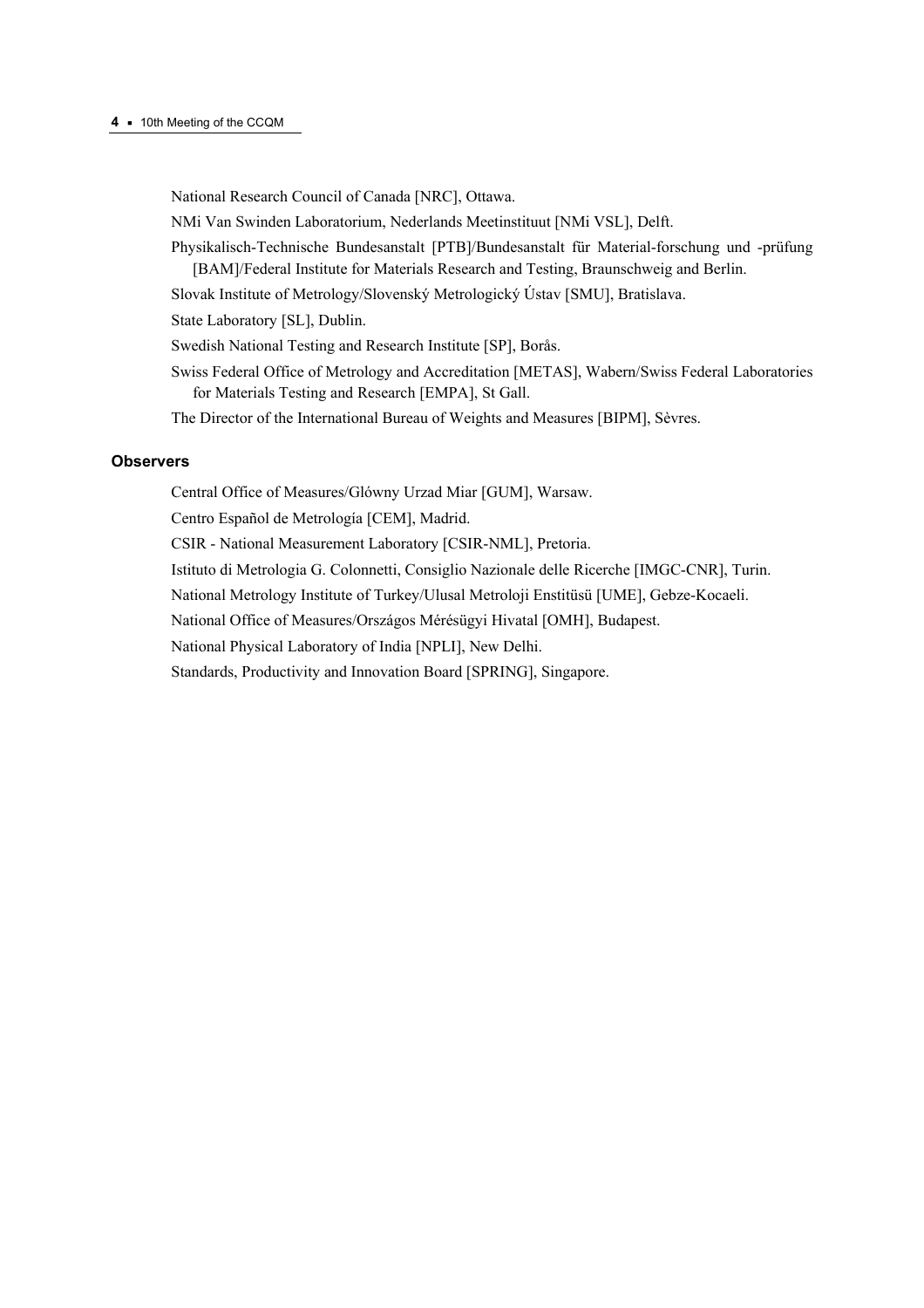# **1 OPENING OF THE MEETING; APPOINTMENT OF THE RAPPORTEUR; APPROVAL OF THE AGENDA**

The Consultative Committee for Amount of Substance: Metrology in chemistry (CCQM)\* held its tenth meeting at the International Bureau of Weights and Measures (BIPM), at Sèvres on 22-23 April 2004.

The following were present: L. Besley (NML CSIRO), P. Charlet (BNM-LNE), K. Chiba (NMIJ/AIST), P. De Bièvre (ISO-REMCO), E.W.B. de Leer (NMi VSL), M. del Rocio Arvizu-Torres (CENAM), D.L. Duewer (NIST), R. Dybkaer (IFCC), H. Emons (IRMM), H. Ent (NMi VSL), A. Fajgelj (IAEA/IUPAC), B. Güttler (PTB), H.-P. Haerri (METAS), W. Hässelbarth (BAM), E. Hwang (KRISS), T. Ihara (NMIJ/AIST), H.D. Jensen (DFM), R. Kaarls (President of the CCQM), Y. Kustikov (VNIIM), Hongmei LI (NRCCRM), J.V. Lara-Manzano (CENAM), B. Magnusson (SP), M. Máriássy (SMU), A. Marschal (BNM-LNE), R. Matschat (BAM), W.E. May (NIST), J. McLaren (NRC), M.J.T. Milton (NPL), Y. Mitani (CENAM), D.W. Moon (KRISS), I. Nehls (BAM), K. Okamoto (NMIJ/AIST), H. Parkes (LGC), M. Sargent (LGC), M. Seah (NPL), H.-Y. So (KRISS), R. Sturgeon (NRC), P. Taylor (IRMM/IUPAC), J. Thijssen (University Medical Centre Utrecht), A.J. Wallard (Director of the BIPM), M.C. Walsh (SL), M. Weber (EMPA), S. Wood (LGC), Fangdi WU (NRCCRM), Yadong YU (NRCCRM).

Observers: I. Akdag (UME), A. Botha (CSIR-NML), E. Deák (OMH), M. Gallorini (IMGC-CNR), M.T. López Esteban (CEM), W. Louw (CSIR-NML).

Invited: L.A. Barrie (WMO), V. de Souza (INMETRO), M.A. Getrouw (INMETRO), D. Ivanova (NCM), G. Massif (Fundacion Chile), A. Padilla (WHO), V.M.L. Ponçano (IPT), W. Richter, L. Siekmann (Institut für Klinische Biochemie), A. Squirrell (NATA), A. Williams.

Also present: P. Giacomo, T.J. Quinn (Emeritus Directors of the BIPM); M. Esler, P. Moussay, C. Thomas, J. Viallon, R. Wielgosz (BIPM).

Excused: G. Steffen (WHO), W. Kozlowski (GUM), A. Narizano (Laboratório del Uruguay), V. Vilker (NIST).

Absent: NIM.

 $\overline{a}$ 

The President, Dr Kaarls, welcomed participants to the tenth meeting of the CCQM. He particularly welcomed representatives of the intergovernmental organizations that were working with the CCQM, and Prof. Andrew Wallard who was attending his first meeting of the CCQM in his new role as Director of the BIPM.

Prof. Wallard welcomed the CCQM to the BIPM. He said that the work on metrology in chemistry at the BIPM had been proposed for expansion at the CGPM held in 2003. Subsequently, the BIPM

<sup>\*</sup> For the list of acronyms, click here.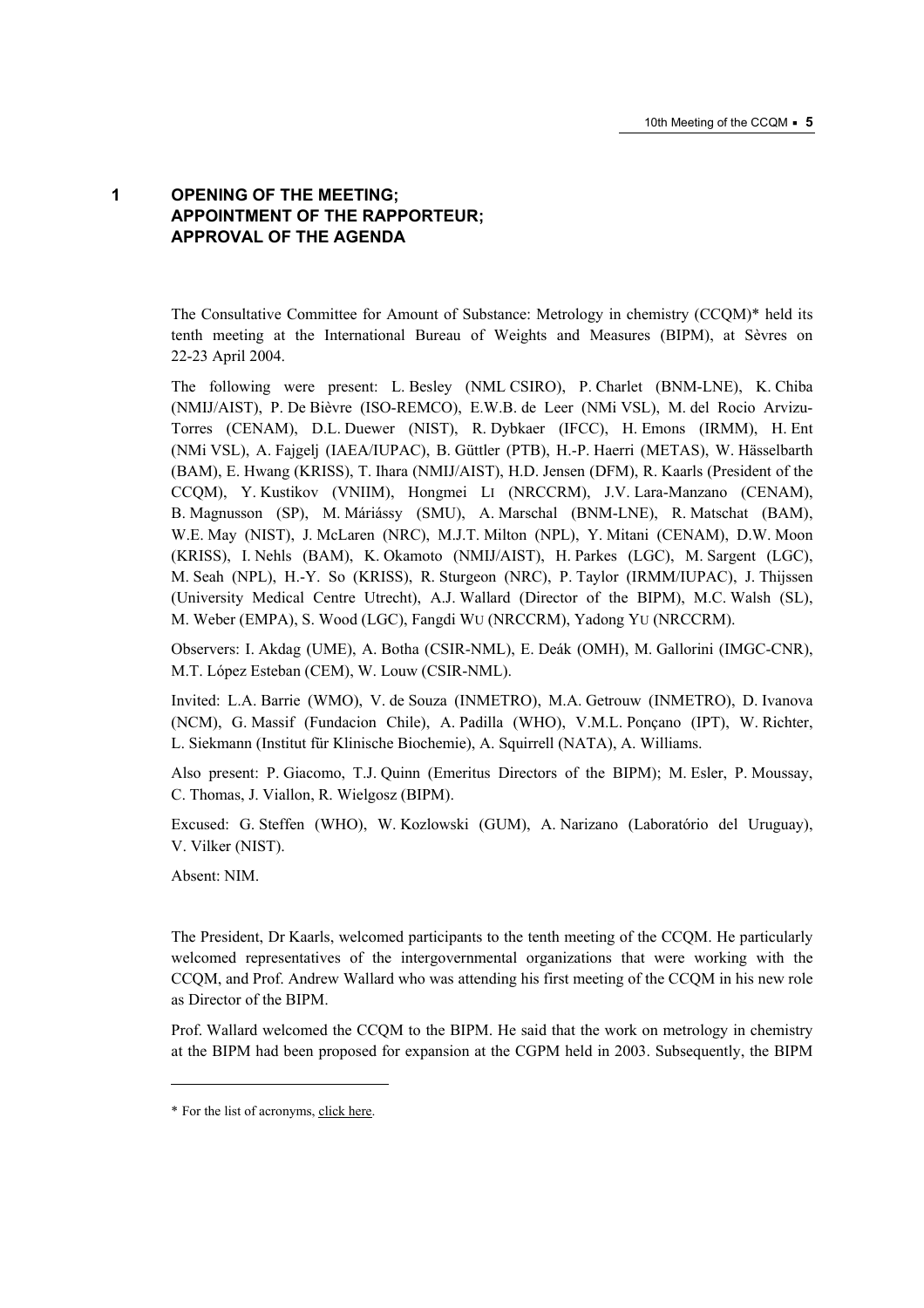#### **6 ·** 10th Meeting of the CCQM

had been able to recruit two new scientists and was planning to receive an attached scientist from one of the national metrology institutes (NMIs). He confirmed that work in this area would continue to be top of the list of priorities for expansion in the years to come.

The President said he had asked Dr Milton to act as rapporteur and was delighted that he had accepted. Dr Wielgosz would assist him.

The agenda was approved without modification.

## **2 REPORT OF THE NINTH MEETING**

The report of the ninth meeting was approved.

## **3 CCQM POLICIES**

 $\overline{a}$ 

The President told the meeting that he had been asked to develop a document that summarized CCQM policies. He referred to a draft  $(CCQM/04-17)*$  that he had discussed with the Joint Committee of the Regional Metrology Organizations and the BIPM (JCRB) and the CIPM.

He said that the CCQM is one of the Consultative Committees established by, and which reported to the CIPM. It operates according to the rules set out by the CIPM. The President of the CCQM is appointed by the CIPM, in general being a member of the CIPM. Membership of the CCQM is decided by the CIPM in accordance with criteria defined by the CIPM. The CCQM could establish working groups and, under certain conditions, invitees from other expert laboratories may usefully participate in its pilot studies.

The aims of the CCQM listed in CCQM/04-17 were:

- to establish global comparability through traceability to the SI;
- if traceability to the SI is not yet feasible, to other internationally agreed references (for example WHO units):
- to contribute to the establishment of a globally recognized system of national measurement standards and facilities, and

<sup>\*</sup> Unless underligned, working documents are on restricted access to members of the CCQM.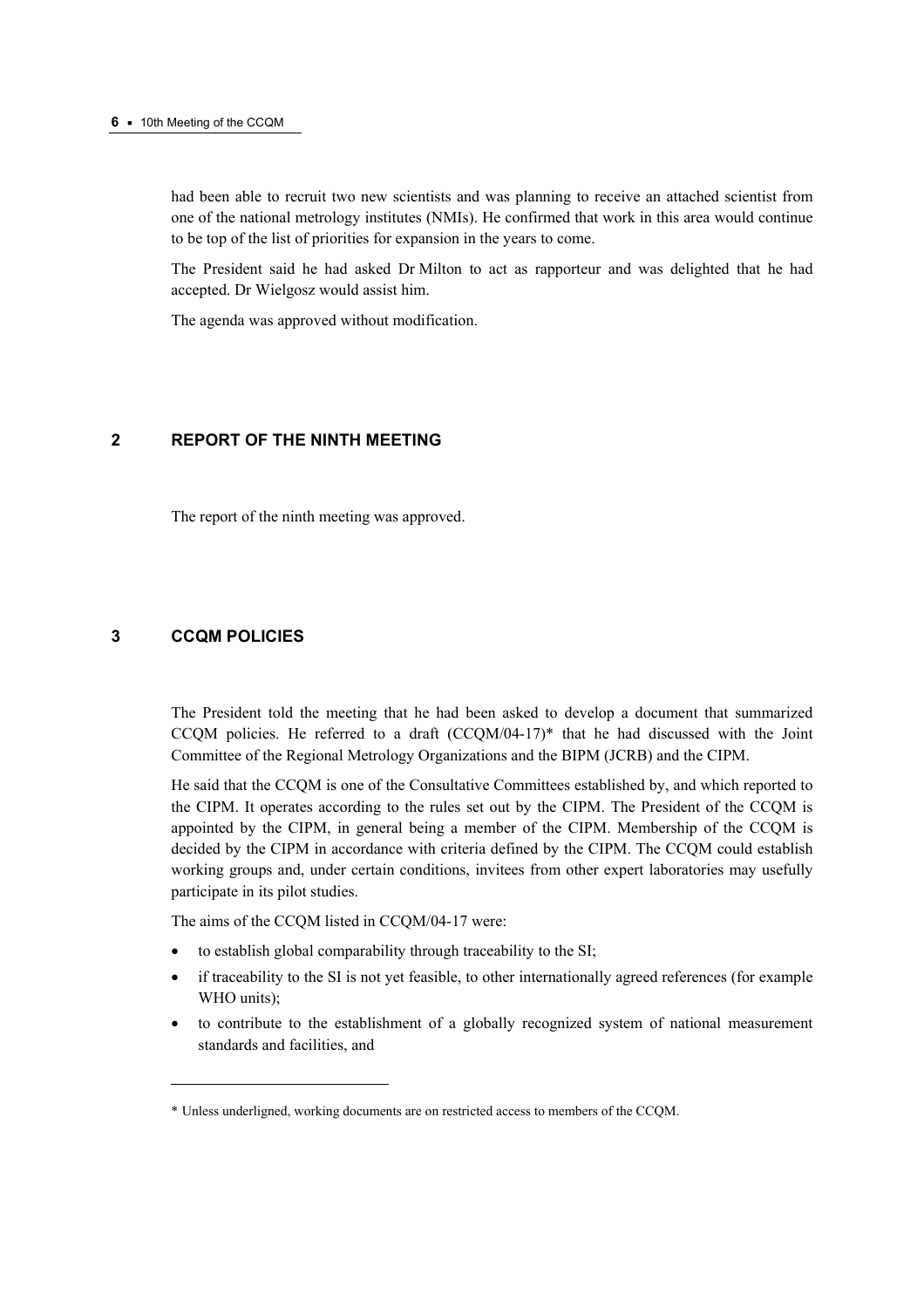• to contribute to the implementation and maintenance of the Mutual Recognition Arrangement of the CIPM (the CIPM MRA).

It was essential that the CCQM was effective in collaborating with other intergovernmental organizations, sometimes establishing joint committees as vehicles for facilitating cooperation.

Drs May and Emons observed that the priorities of the CCQM should encompass all types of certified reference materials (CRMs) as well as work on "higher order" measurements and primary methods. Dr Taylor suggested that the CCQM should have a role in supporting NMIs in their interactions with field laboratories. Dr Marschal advised that the CCQM should not over reach itself.

The President concluded that an updated version of the document on "CCQM Rules and Policy" will be issued later this year.

## **4 REPORTS OF WORKING GROUPS**

## **4.1 Organic analysis**

Dr May presented his report (CCQM/04-19) on progress made by the Organic Analysis Working Group (OAWG). The group had met twice during the year, once at the CENAM and once at the BIPM. They were working with the Bio-Analysis Working Group (BAWG) on the metrological characterization of DNA and protein. The OAWG was active in developing links with the regional metrology organizations (RMOs), and at least five RMO comparisons were in progress in the area.

He reported that two key comparisons had been completed, and results published in the BIPM key comparison database (KCDB):

- [CCQM-K25 \(PCBs](http://kcdb.bipm.org/AppendixB/KCDB_ApB_search_result.asp?search=2&cmp_cod_search=CCQM-K25&match_exact=0) in sediment), this concerned five congeners chosen to be typical of the 150 typically found in environmental samples.
- [CCQM-K27.a a](http://kcdb.bipm.org/AppendixB/KCDB_ApB_info.asp?cmp_idy=179&cmp_cod=CCQM%2DK27%2Ea&page=1&search=2&cmp_cod_search=CCQM%2DK27&met_idy=&bra_idy=&epo_idy=&cmt_idy=&ett_idy_org=&lab_idy=)nd .b (ethanol in aqueous solution at forensic and commodity levels), the samples used for [CCQM-K27.a ha](http://kcdb.bipm.org/AppendixB/KCDB_ApB_info.asp?cmp_idy=179&cmp_cod=CCQM%2DK27%2Ea&page=1&search=2&cmp_cod_search=CCQM%2DK27&met_idy=&bra_idy=&epo_idy=&cmt_idy=&ett_idy_org=&lab_idy=)d been spiked gravimetrically with ethanol, whilst those used fo[r CCQM-K27.b w](http://kcdb.bipm.org/AppendixB/KCDB_ApB_info.asp?cmp_idy=180&cmp_cod=CCQM%2DK27%2Eb&page=1&search=2&cmp_cod_search=CCQM%2DK27&met_idy=&bra_idy=&epo_idy=&cmt_idy=&ett_idy_org=&lab_idy=)ere from commercial red wine after stabilization by irradiation. There was also a subsequent study involving three laboratories presented on the same chart as the key comparison itself. The results of the subsequent comparison were approved for publication in the KCDB.

He reported the results of the latest pilot studies conducted by the group on the analysis of the purity of atrazine (CCQM-P20.c) and chlorpyrifos (CCQM-P20.d). A workshop would be held in October 2004 to discuss the results of these pilot studies. In the future, this series of pilot studies would be continued, and the BIPM had proposed new studies on therapeutic drugs and a non-peptide hormones.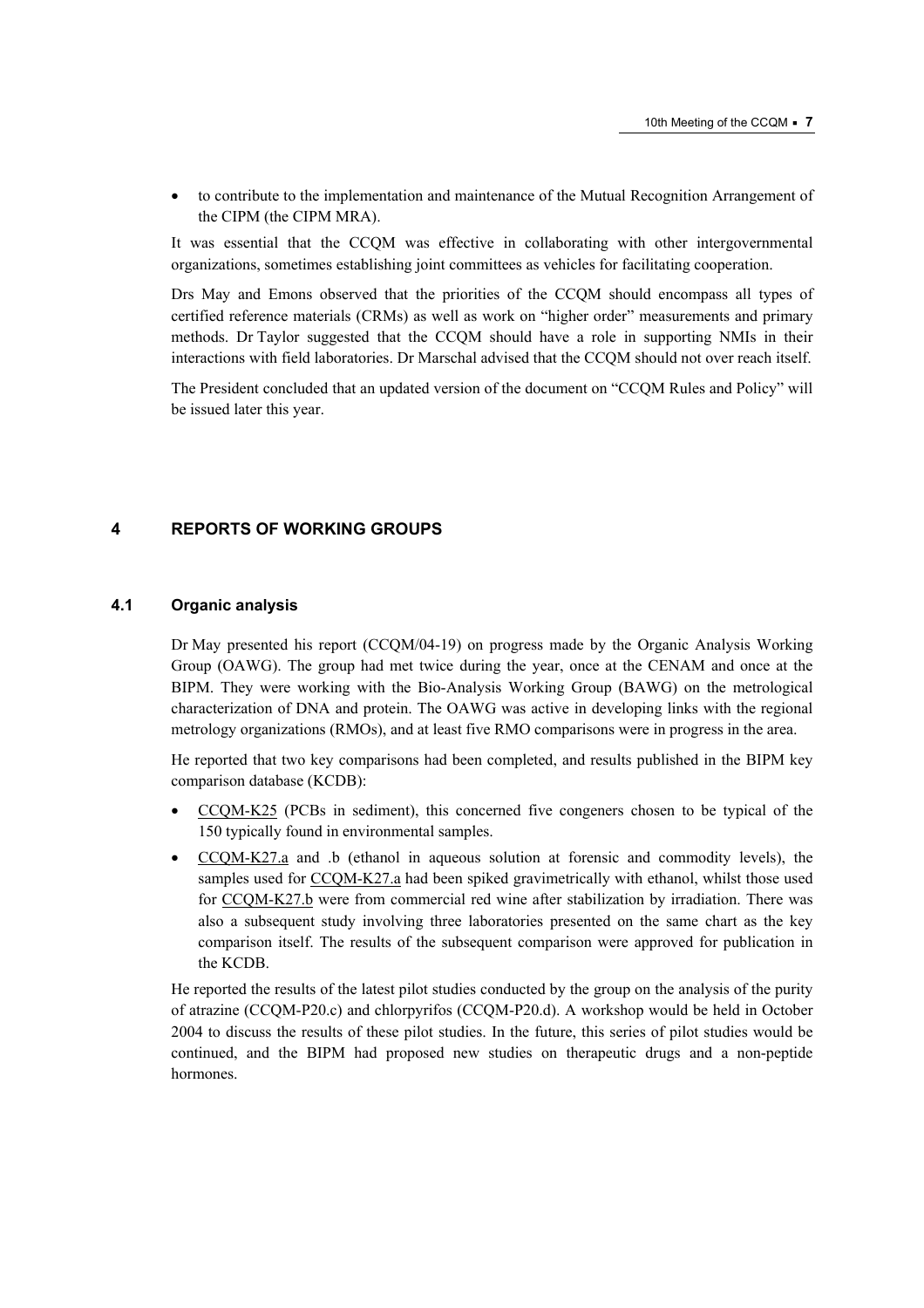He also reported the results of pilot studies on organic solutions: PAHs in organic solution (CCQM-P31.a), PCBs in organic solution (CCQM-P31.b) and chlorinated pesticides in organic solution (CCQM-P31.c). The results of the studies had not been as good as expected, and it was necessary to undertake a key comparison in this area, since there were published CMCs which needed to be supported by comparison results. He proposed to proceed to a key comparison for PAHs in solution [\(CCQM-K38\), c](http://kcdb.bipm.org/AppendixB/KCDB_ApB_info.asp?cmp_idy=633&cmp_cod=CCQM%2DK38&page=1&search=2&cmp_cod_search=CCQM%2DK38&met_idy=&bra_idy=&epo_idy=&cmt_idy=&ett_idy_org=&lab_idy=)hlorinated pesticides in soluti[on \(CCQM-K39\) and th](http://kcdb.bipm.org/AppendixB/KCDB_ApB_info.asp?cmp_idy=634&cmp_cod=CCQM%2DK39&page=1&search=2&cmp_cod_search=CCQM%2DK39&met_idy=&bra_idy=&epo_idy=&cmt_idy=&ett_idy_org=&lab_idy=)e PCB congeners in solution [\(CCQM-K40\).](http://kcdb.bipm.org/AppendixB/KCDB_ApB_info.asp?cmp_idy=635&cmp_cod=CCQM%2DK40&page=1&search=2&cmp_cod_search=CCQM%2DK40&met_idy=&bra_idy=&epo_idy=&cmt_idy=&ett_idy_org=&lab_idy=) 

Dr Sturgeon asked whether the differences observed in the pilot studies largely arose from the choice of calibration materials? Dr May replied that the choice of calibration material and the assessment of its purity was considered to be part of a laboratory's capability.

The results of a key comparis[on \(CCQM-K27 subse](http://kcdb.bipm.org/AppendixB/KCDB_ApB_search_result.asp?search=2&cmp_cod_search=CCQM-K27&match_exact=0)quent) using the quantitative nuclear magnetic resonance (NMR) method and involving the BAM were reported. Poor values achieved in an earlier study had been greatly improved by the choice of a deuterated solubilizer instead of DMSO.

Dr May presented the results of a homogeneity study that had been performed on the samples to be used for CCQM-P40. The study demonstrated that sample homogeneity would limit the degree of equivalence that could be demonstrated. A further study of the effect of sample size on achievable measurement uncertainty would be carried out.

The NIST had carried out some statistical analysis that compared the performance of the NIST in studies on PAHs, PCBs and pesticides. They found that the performance of the NIST across these materials was coherent, but results from some other laboratories were not. He advocated the use of the term "coordinating laboratory" in lieu of "pilot laboratory" to avoid confusion with the term "pilot studies". He said that the OAWG would act as an advisory panel for the organic compound purity assessment programme at the BIPM.

Dr May introduced a number of new comparisons that the OAWG wished to undertake:

- CCQM-P31.b.1, PCB congeners in solution to be run in parallel [to CCQM-K40;](http://kcdb.bipm.org/AppendixB/KCDB_ApB_info.asp?cmp_idy=635&cmp_cod=CCQM%2DK40&page=1&search=2&cmp_cod_search=CCQM%2DK40&met_idy=&bra_idy=&epo_idy=&cmt_idy=&ett_idy_org=&lab_idy=)
- CCQM-P57, PCB congeners in mussel tissue extract;
- CCQM-P67, PCB congeners in mussel tissue;
- CCQM-P61, volatile organic compound (VOCs) in solution;
- CCOM-P68, anabolic steroids in urine:
- CCQM-P69, PAHs in soils/sediments.

All comparisons were approved.

#### **6.2 Inorganic analysis**

Dr Sargent presented his report (CCQM/04-18) of the Inorganic Analysis Working Group (IAWG), which had met twice since the last CCQM, once at St Gallen and once at the BIPM. There were seven key comparisons and eight pilot studies in progress. He presented a detailed report on four of these key comparisons: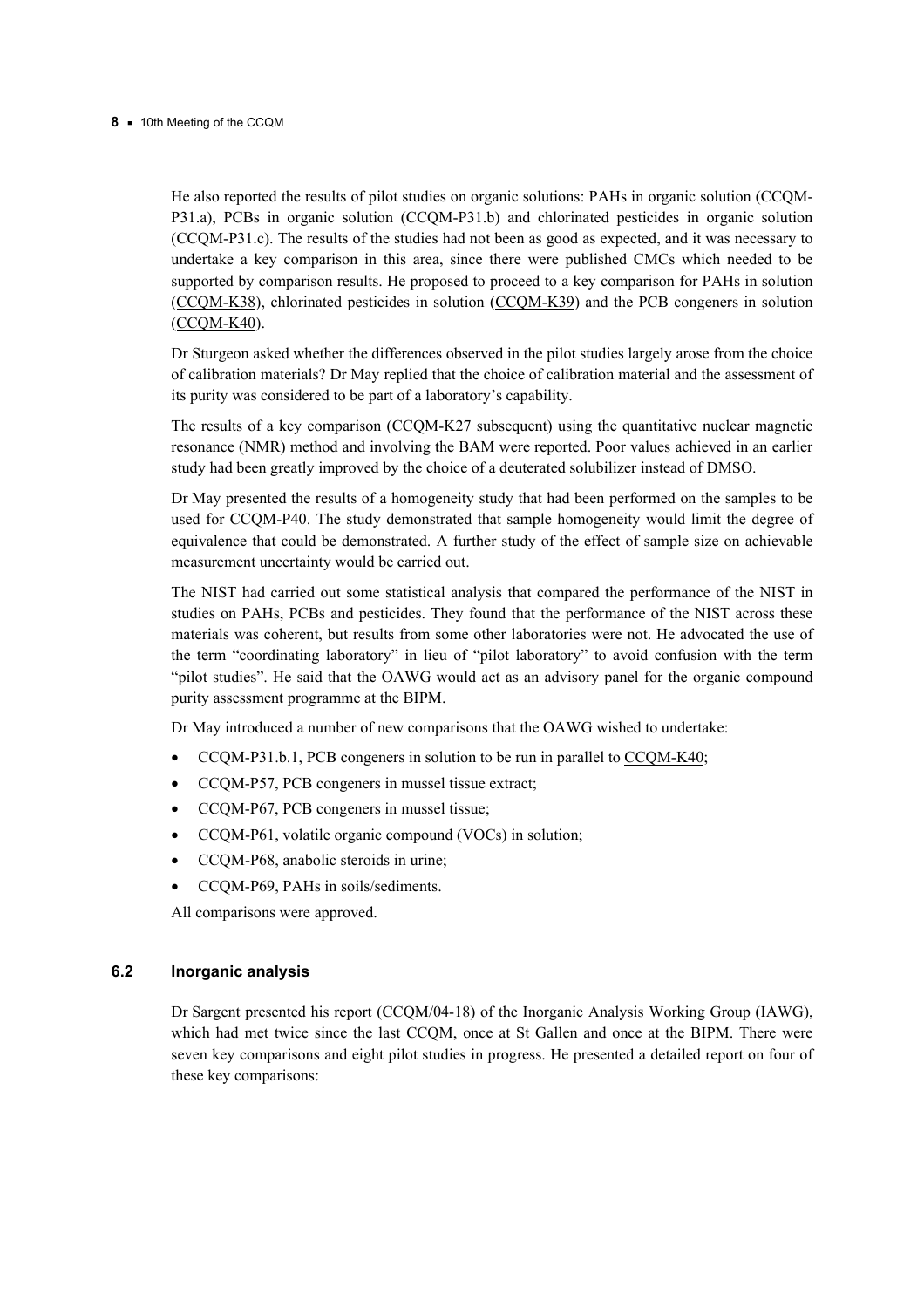- [CCQM-K28 \(TBT](http://kcdb.bipm.org/AppendixB/KCDB_ApB_info.asp?cmp_idy=181&cmp_cod=CCQM%2DK28&page=1&search=2&cmp_cod_search=CCQM%2DK28&met_idy=&bra_idy=&epo_idy=&cmt_idy=&ett_idy_org=&lab_idy=) in sediment). This key comparison, coordinated by the LGC and the NRC, had been operated in parallel with a pilot study (CCQM-P43) which had also included DBT as an analyte. The calculation of the key comparison reference value (KCRV) for the TBT had been based on a median with the exclusion, on technical grounds, of one outlying result. The results from DBT showed good agreement amongst all participants.
- [CCQM-K29 \(anio](http://kcdb.bipm.org/AppendixB/KCDB_ApB_info.asp?cmp_idy=182&cmp_cod=CCQM%2DK29&page=1&search=2&cmp_cod_search=CCQM%2DK29&met_idy=&bra_idy=&epo_idy=&cmt_idy=&ett_idy_org=&lab_idy=)ns in solution). This key comparison was coordinated by EMPA following a successful pilot study (CCQM-P32). Results for chloride agreed with the KCRV derived from gravimetric preparation. Results for phosphate also agreed, but the uncertainty had been expanded to allow for the presence of some di-phosphate in the samples.
- [CCQM-K33 \(minor e](http://kcdb.bipm.org/AppendixB/KCDB_ApB_info.asp?cmp_idy=547&cmp_cod=CCQM%2DK33&page=1&search=2&cmp_cod_search=CCQM%2DK33&met_idy=&bra_idy=&epo_idy=&cmt_idy=&ett_idy_org=&lab_idy=)lements in steel). This key comparison had been run in parallel with a pilot study CCQM-P56, and was coordinated by three laboratories (BAM, NIST and NMIJ), following a previous pilot study (CCQM-P25). The measurands were Cr, Ni, Mn, and Mo in low-alloy steel.
- [CCQM-K35 \(low sul](http://kcdb.bipm.org/AppendixB/KCDB_ApB_info.asp?cmp_idy=548&cmp_cod=CCQM%2DK35&page=1&search=2&cmp_cod_search=CCQM%2DK35&met_idy=&bra_idy=&epo_idy=&cmt_idy=&ett_idy_org=&lab_idy=)phur in fuel) at 40  $\mu$ g/g, run in parallel to a pilot study (CCQM-P26.1) that included samples at 10  $\mu$ g/g. The actual level of sulphur in the blank is a major consideration at these low levels. The two levels reflect current and future regulated levels of sulphur in fuel around the world. The working group had discussed whether the uncertainty of one laboratory could be reduced by dividing by the square root of *N* to follow standard practice. He concluded that although there were significant analytical differences between the NMIs, they were able to meet the requirements to measure high and low levels of sulphur in diesel fuel. Further work at the CCQM was not required in the immediate future.

Dr Wielgosz emphasized that it was not acceptable to change an uncertainty by dividing by the square root of *N*, after the results of a comparison had been revealed. Dr Sargent agreed. Dr Milton asked whether the change to the median in place of the mean fro[m CCQM-K28 was jus](http://kcdb.bipm.org/AppendixB/KCDB_ApB_info.asp?cmp_idy=181&cmp_cod=CCQM%2DK28&page=1&search=2&cmp_cod_search=CCQM%2DK28&met_idy=&bra_idy=&epo_idy=&cmt_idy=&ett_idy_org=&lab_idy=)tified when the difference between them was very small. Dr Sargent said that the median could be more robust against outlying results when there were small numbers of data.

Dr Sargent made three proposals for new key comparisons to be carried out by the IAWG:

- [CCQM-K42 \(con](http://kcdb.bipm.org/AppendixB/KCDB_ApB_info.asp?cmp_idy=637&cmp_cod=CCQM%2DK42&page=1&search=2&cmp_cod_search=CCQM%2DK42&met_idy=&bra_idy=&epo_idy=&cmt_idy=&ett_idy_org=&lab_idy=)stituents of Al-alloy) to be run with a pilot study (CCQM-P34.1) Nine participants from six countries had agreed to participate in this key comparison and the pilot laboratory would be the BAM. It was proposed that five elements (Fe, Cu, Mn, Cr and Zn) would be measured. A pilot study (CCQM-P34) had shown some evidence for technique-related bias in this type of measurement.
- [CCQM-K43 \(met](http://kcdb.bipm.org/AppendixB/KCDB_ApB_info.asp?cmp_idy=638&cmp_cod=CCQM%2DK43&page=1&search=2&cmp_cod_search=CCQM%2DK43&met_idy=&bra_idy=&epo_idy=&cmt_idy=&ett_idy_org=&lab_idy=)hyl(Me)-mercury in salmon) to be run with a pilot study (CCQM-P39.1). This key comparison would involve measurements of Hg, MeHg, Pb, As and Se in samples of freezedried tuna. The levels of Hg were close to those chosen for regulation within the EU. It would follow on from a successful pilot study (CCQM-P39) in which five institutes out of 21 participants had been able to measure all five analytes. Dr Sargent observed that this pilot study had been very valuable and had been an important opportunity to involve a range of reference laboratories that were not NMIs.
- [CCQM-K44 \(trace ele](http://kcdb.bipm.org/AppendixB/KCDB_ApB_info.asp?cmp_idy=639&cmp_cod=CCQM%2DK44&page=1&search=2&cmp_cod_search=CCQM%2DK44&met_idy=&bra_idy=&epo_idy=&cmt_idy=&ett_idy_org=&lab_idy=)ments in sewage sludge). This key comparison would include four elements (Cr, Hg, Ni and Zn) required to support a range of CMCs. The samples would also be used for a pilot study (CCQM-P70), EUROMET 784 and IMEP exercises.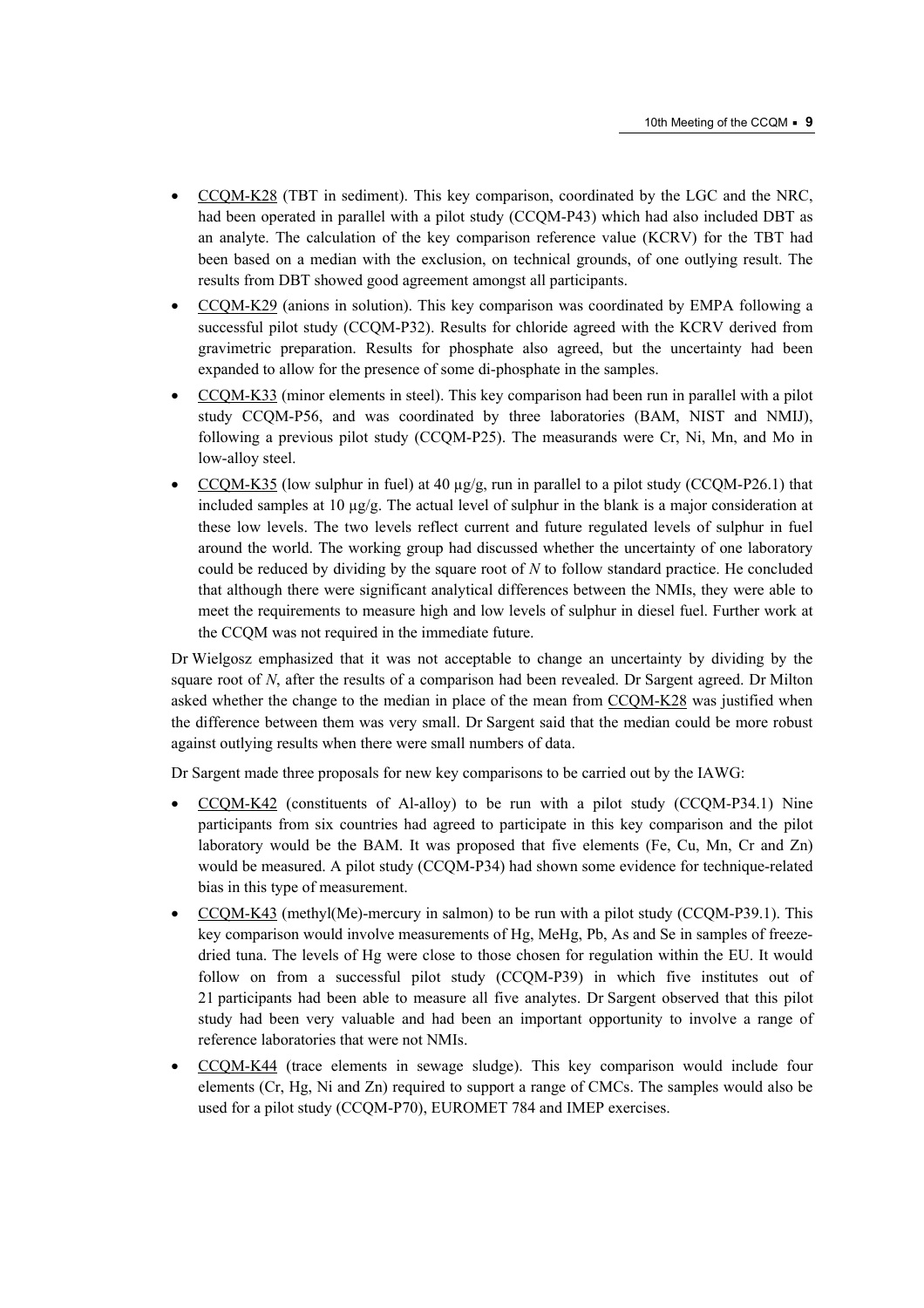Dr Marschal asked what made the work on aluminium and steel samples relevant to the CCQM when the spread of results amongst the CCQM laboratories was similar to that of industrial participants? Dr Matschat confirmed that this represented the "state of the art" for such measurements.

Dr Sargent proposed five pilot studies:

- trace analysis of high purity nickel (CCQM-P62);
- platinum group elements in an automobile catalyst (CCQM-P63);
- trace elements in soyabean powder (CCOM-P64);
- chemical composition of clay (CCQM-P65);
- metals in fertilizer (CCOM-P66).

These were all approved. He also reported that a representative from the IAEA had made a presentation on stable isotope measurements and that a pilot study might be planned in this area in the future.

He concluded that good progress had been made with the projects and that participation had been widened by the involvement of a number of new laboratories in pilot studies.

## **4.3 Gas analysis**

Dr de Leer presented his report (CCQM/04-21) on the work of the Gas Analysis Working Group (GAWG), which had met twice since the last CCQM, once in St Petersburg and once at the BIPM. It had held workshops on the use of generalized least-squares regression methods in gas analysis and on standards for ambient air quality. He reported on progress made by the working group on a series of key comparisons and pilot studies:

- $CCQM-K15$  (CF<sub>4</sub> and SF<sub>6</sub> at emission levels) was being piloted by the KRISS. There were four participants in the key comparison and two in a related pilot study. All participants were comparable with the KCRV to within their estimated uncertainty.
- [CCQM-K16.a and](http://kcdb.bipm.org/AppendixB/KCDB_ApB_info.asp?cmp_idy=165&cmp_cod=CCQM%2DK16%2Ea&page=1&search=2&cmp_cod_search=CCQM%2DK16&met_idy=&bra_idy=&epo_idy=&cmt_idy=&ett_idy_org=&lab_idy=) [CCQM-K16.b \(natu](http://kcdb.bipm.org/AppendixB/KCDB_ApB_info.asp?cmp_idy=167&cmp_cod=CCQM%2DK16%2Eb&page=1&search=2&cmp_cod_search=CCQM%2DK16&met_idy=&bra_idy=&epo_idy=&cmt_idy=&ett_idy_org=&lab_idy=)ral gas) had been completed and the final report had been approved for equivalence. The results of a pilot study (CCQM-P49) involving two participants had subsequently been written up into a report.
- [CCQM-K22 \(eig](http://kcdb.bipm.org/AppendixB/KCDB_ApB_info.asp?cmp_idy=173&cmp_cod=CCQM%2DK22&page=1&search=2&cmp_cod_search=CCQM%2DK22&met_idy=&bra_idy=&epo_idy=&cmt_idy=&ett_idy_org=&lab_idy=)ht hazardous air pollutants chlorinated VOCs). This key comparison had six participants who were all in agreement with the KCRV for all components. The results of the NRCCRM would be included in a pilot study report (CCQM-P71). The coordinating laboratory was NMIJ. The results will provide good underpinning for a range of CMCs.
- $CCOM-K26$ .a and  $CCOM-K26$ .b (NO and SO<sub>2</sub> at ambient levels). This key comparison is in progress and would be the first exercise carried out by the GAWG for which the KCRV would not be based solely on the results of gravimetric preparation. The pilot laboratory (NPL) had prepared hierarchies of gravimetric standards from two different sources of NO to avoid possible difficulties with the purity of the raw material. The process for developing the KCRV had been discussed. It could be based on either the certifications of the travelling standards carried out by the pilot laboratory or on a consensus (e.g. mean) of participant's values.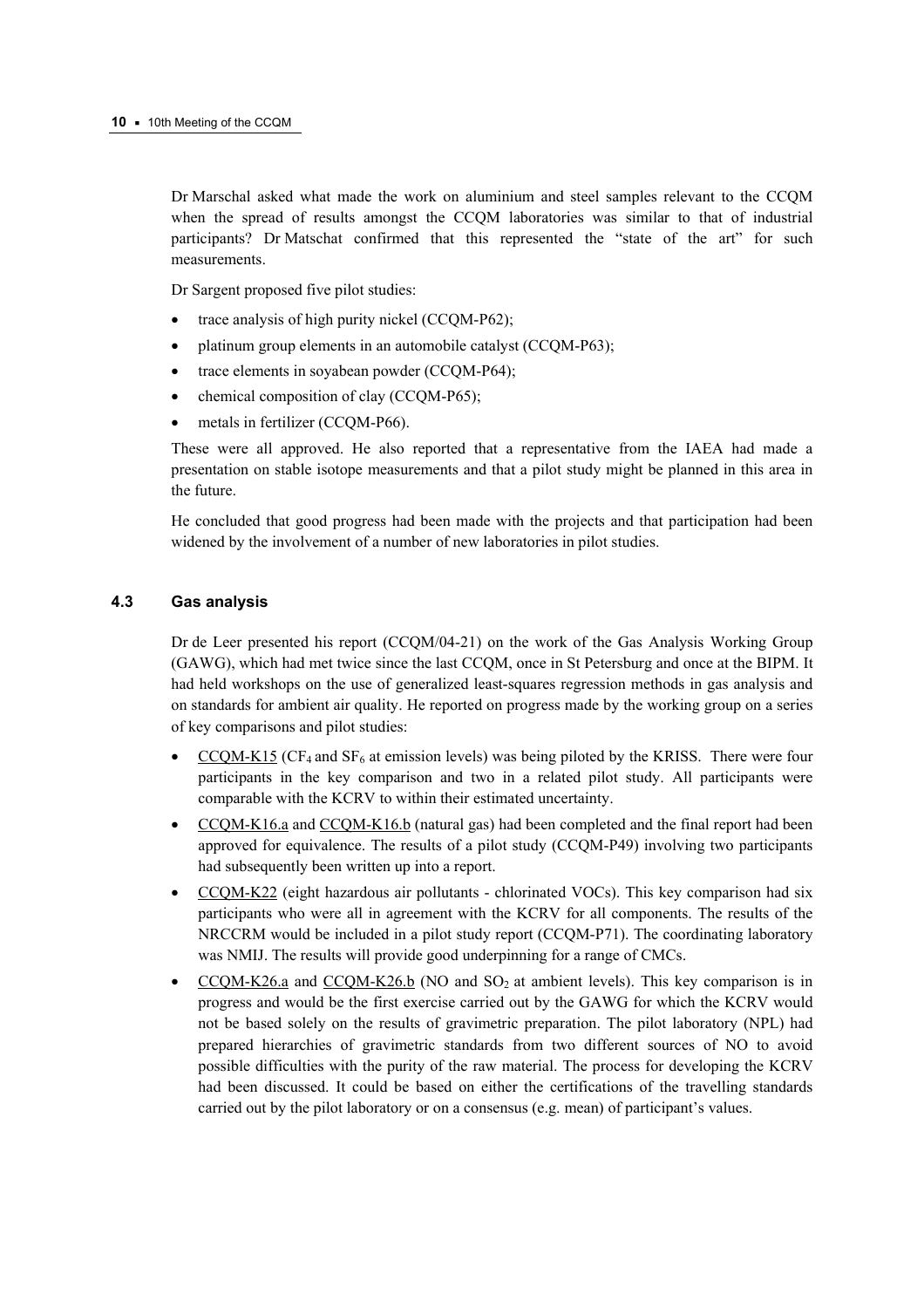- [CCQM-K23 \(na](http://kcdb.bipm.org/AppendixB/KCDB_ApB_info.asp?cmp_idy=174&cmp_cod=CCQM%2DK23&page=1&search=2&cmp_cod_search=CCQM%2DK23&met_idy=&bra_idy=&epo_idy=&cmt_idy=&ett_idy_org=&lab_idy=)tural gas). This key comparison will repeat [CCQM-K1.e,](http://kcdb.bipm.org/AppendixB/KCDB_ApB_info.asp?cmp_idy=150&cmp_cod=CCQM%2DK1%2Ee&page=1&search=2&cmp_cod_search=CCQM%2DK1&met_idy=&bra_idy=&epo_idy=&cmt_idy=&ett_idy_org=&lab_idy=) [CCQM-K1.f an](http://kcdb.bipm.org/AppendixB/KCDB_ApB_info.asp?cmp_idy=151&cmp_cod=CCQM%2DK1%2Ef&page=2&search=2&cmp_cod_search=CCQM%2DK1&met_idy=&bra_idy=&epo_idy=&cmt_idy=&ett_idy_org=&lab_idy=)d [CCQM-K1.g \(wi](http://kcdb.bipm.org/AppendixB/KCDB_ApB_info.asp?cmp_idy=152&cmp_cod=CCQM%2DK1%2Eg&page=2&search=2&cmp_cod_search=CCQM%2DK1&met_idy=&bra_idy=&epo_idy=&cmt_idy=&ett_idy_org=&lab_idy=)th the addition of *i*-butane). This would enable new laboratories to underpin their capabilities.
- [CCQM-K41 \(H2S](http://kcdb.bipm.org/AppendixB/KCDB_ApB_info.asp?cmp_idy=636&cmp_cod=CCQM%2DK41&page=1&search=2&cmp_cod_search=CCQM%2DK41&met_idy=&bra_idy=&epo_idy=&cmt_idy=&ett_idy_org=&lab_idy=) in nitrogen). The NIST would act as the pilot laboratory for this key comparison and had developed a protocol.
- CCQM-P41 (greenhouse gases carbon dioxide and methane). This pilot study had involved the distribution of standards from the pilot laboratory as well as the submission of standards to the pilot laboratory. Two participants from the WMO were internally consistent but exhibited a bias with respect to the KCRV defined by the NMIs for methane.

He also described the results of some further statistical analysis of the results of CCQM-P23 carried out by the NPL. The analysis was based on measurements made by GC-TCD at the NIST and indicated that the standard deviation of the residual deviations from the fitted calibration relationship was 0.002 % relative to the value of 50 000 µmol/mol. This result provided the first ever confirmation that uncertainties claimed for gravimetric preparation of stable gas standards were valid.

The BNM-LNE and the BAM had collaborated to develop a protocol for a comparison of dynamic mixing methods. The BIPM was carrying out a pilot study (CCQM-P28) of ambient ozone measurements. This will be finished by the end of 2004, with a workshop for participants to be organized by the BIPM in April 2005.

He also described some work done by members of the GAWG to measure the argon content of ambient air. This was required to calculate the buoyancy correction for mass artefacts of different densities. The agreed CIPM value was 9.17 mmol/mol. The KRISS had measured the argon content of air by mass spectrometry and found a value of 9.332 mmol/mol  $\pm$  6 µmol/mol. This value would explain an anomaly in the calculation of buoyancy by NMIs working in this field. The KRISS and the BIPM were preparing a paper describing the measurements performed, to be submitted to *Metrologia* for publication.

Dr de Leer described plans for future activities by the GAWG. These would include a key comparison of measurements of ammonia in nitrogen, a repeat [of CCQM-K1.a an](http://kcdb.bipm.org/AppendixB/KCDB_ApB_info.asp?cmp_idy=47&cmp_cod=CCQM%2DK1%2Ea&page=1&search=2&cmp_cod_search=CCQM%2DK1&met_idy=&bra_idy=&epo_idy=&cmt_idy=&ett_idy_org=&lab_idy=)d CCQM-K1.b covering carbon monoxide in nitrogen and carbon dioxide in nitrogen. A number of [proposals had](http://kcdb.bipm.org/AppendixB/KCDB_ApB_info.asp?cmp_idy=48&cmp_cod=CCQM%2DK1%2Eb&page=1&search=2&cmp_cod_search=CCQM%2DK1&met_idy=&bra_idy=&epo_idy=&cmt_idy=&ett_idy_org=&lab_idy=)  been made for 'high accuracy' comparison of gravimetrically produced standards, including studies of *n*-hexane in methane, NO in nitrogen and natural gas. These would be discussed in the October meeting of the GAWG. In conclusion, he said that there was an increasing requirement for key comparisons to underpin CMC claims of some "exotic" VOCs as well reactive species including butanol and formaldehyde.

## **4.4 Electrochemical analysis**

Dr Máriássy presented his report (CCQM/04-20) on the work of the Electrochemical Analysis Working Group (EAWG), which had met twice since the last meeting of the CCQM.

He reported tha[t CCQM-K34 \(assa](http://kcdb.bipm.org/AppendixB/KCDB_ApB_info.asp?cmp_idy=552&cmp_cod=CCQM%2DK34&page=1&search=2&cmp_cod_search=CCQM%2DK34&met_idy=&bra_idy=&epo_idy=&cmt_idy=&ett_idy_org=&lab_idy=)y of KHP) was underway. Results were available from CCQM-P52 (pH of carbonate buffer), which was being held before a key comparis[on \(CCQM-K18\)](http://kcdb.bipm.org/AppendixB/KCDB_ApB_info.asp?cmp_idy=169&cmp_cod=CCQM%2DK18&page=1&search=2&cmp_cod_search=CCQM%2DK18&met_idy=&bra_idy=&epo_idy=&cmt_idy=&ett_idy_org=&lab_idy=)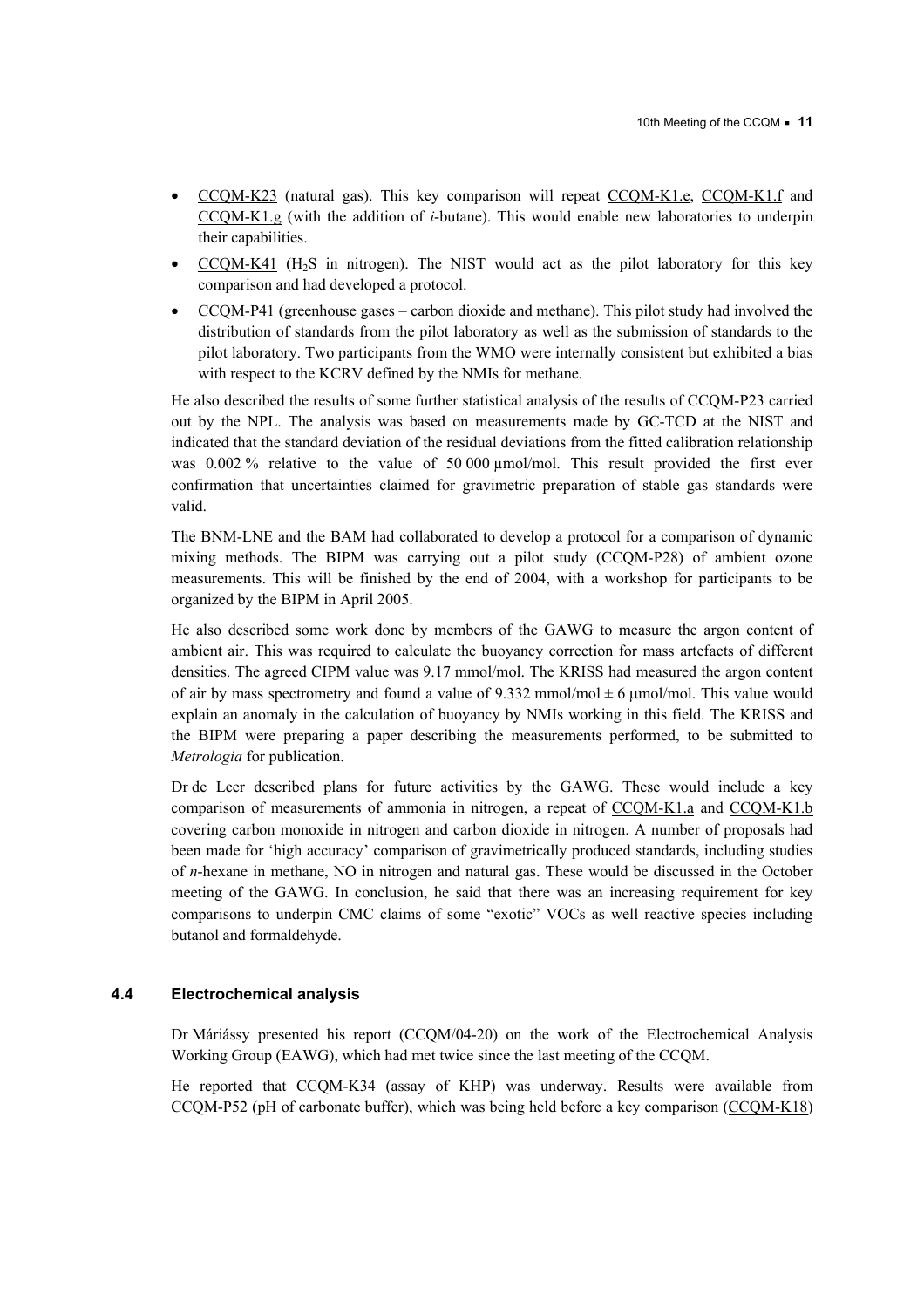on the same system. Results from 11 participants were within 0.01 pH units for a standard buffer composition and 0.015 pH units for an "unknown" buffer. Results were also available from CCQM-P47 (electrolytic conductivity) which had involved a solution of HCl in water at 0.05 S/m and HCl in water at 0.005 S/m. The overall level of agreement had been good, but there were large differences in the estimated measurement uncertainty. The group were developing an approach to establishing the KCRV.

Future plans included key comparisons of pH close to 9.2 and 1.7, and a further key comparison of electrolytic conductivity.

The meeting of the EAWG had also included technical presentations from a number of participants including: some results of studies at the NIST and the NPL on the stabilization of Ag electrodes; the correlation between pH and the assay of compounds; and finally the calculation of conductivity in the low range from literature data. They had also discussed the difficulty of underpinning capabilities that were not close to the values of the established primary buffers. It had been agreed that this difficulty might be noted in the "comment" column of the CMCs.

He reported that the difficulty caused by an incorrect value published in the European Pharmacopoeia discussed last year had been resolved satisfactorily.

## **4.5 Surface analysis**

Dr Seah presented his report (CCQM/04-23) on the work of the Surface Analysis Working Group (SAWG). He explained that the work of the group spanned length scales from  $0.1 \text{ nm}$  to  $100 \mu \text{m}$ with a large number of different techniques capable of giving information from material properties through to full chemical structure. Consequently, he proposed that the name be changed to "surface and micro/nanoanalysis".

A full report of the pilot study of measurements of  $SiO<sub>2</sub>$  on Si (CCQM-P38) had been published. The results showed much better consistency than previous studies. The XPS method was developed during the study and improved by an order of magnitude. It also showed that TEM, which had been the favoured method, had significant type B uncertainties that had not previously been understood. The study had significantly improved the understanding of measurements of  $SiO<sub>2</sub>$  on Si at scales of less than 8 nm. It would be followed by a key comparison also coordinated by the NPL [\(CCQM-K32\). The](http://kcdb.bipm.org/AppendixB/KCDB_ApB_info.asp?cmp_idy=550&cmp_cod=CCQM%2DK32&page=1&search=2&cmp_cod_search=CCQM%2DK32&met_idy=&bra_idy=&epo_idy=&cmt_idy=&ett_idy_org=&lab_idy=) measurand had been carefully formulated as "amount of substance of  $SiO<sub>2</sub>$  in ultra-thin layers expressed in nm of  $SiO<sub>2</sub>$ ". This key comparison would produce results in time for the next meeting of the CCQM.

Dr Guettler said that TEM should not be omitted since it was capable of producing results that were traceable to the SI. Dr Seah said that the Type B uncertainties undermined its capabilities. In response to a question from Dr May, Dr Seah confirmed that the techniques do not all measure the same quantity. He said that XPS was highly linear with a well-defined zero point and could be calibrated with full traceability by either NR or GIXR.

The group had carried out a technology "foresight" exercise amongst the eight NMIs at the meeting – several of which provide CRMs. Fourteen areas for future pilot studies had been identified, of which the highest priorities were: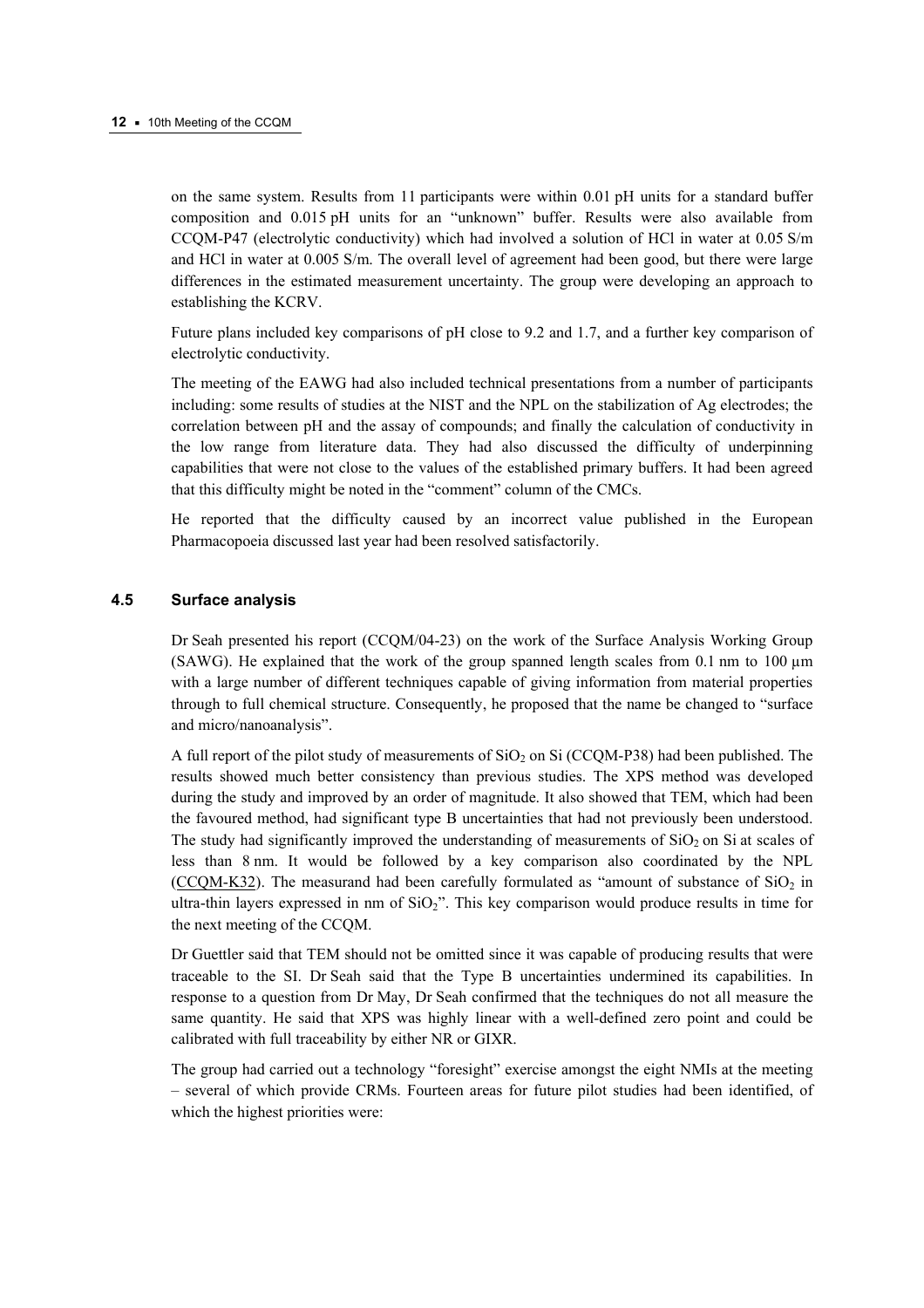- Fe-Ni alloy films;
- N and C in carbide coatings;
- standard-free quantification by EPMA;
- Hf silicate, high-K dielectric surface composition; and
- multilayer thickness and phase stability in a SiGe multilayer.

He concluded by saying that standardless analysis was an important goal for work in the area, since CRMs can be very expensive. They would seek to develop proposals for pilot studies for these priority areas with early emphasis on:

- carbon contents in precipitates and surface layers;
- nitrogen contents in surface layers; and
- standard-free quantification in energy dispersive x-ray spectroscopy.

The President thanked Dr Seah and said it was pleasing that this newly-founded working group was making such good progress. A number of members of the CCQM made alternative proposals for the name of the group, but the President proposed that any possible change to the name of the group be kept under review.

## **4.6 Bio-analysis**

Mrs Parkes presented her report (CCQM/04-22) on the work of the Bio-Analysis Working Group (BAWG) which had met twice since the last CCQM, once in Tokyo and once at the BIPM. She said that the IFCC and WHO provided essential input into the work of BAWG and was pleased that they were involved. A joint session of the BAWG had been held with the OAWG.

She reported on the results of CCQM-P44 which was concerned with the Quantitative PCR (Q-PCR) method. The purpose of the study was to quantify a DNA sequence and determine the factors contributing to the variability of Q-PCR measurements. A reference value had been determined for the comparison, but this had been difficult because of the wide variability in the submitted results. An analysis of the results by ANOVA showed wide variation in both the inter- and intra-plasmid dilution. Some subsidiary analysis using discriminant function analysis had also been carried out, but no single factor had been identified that could account for the majority of the variation. However, it had been shown that it was important to maintain a separate laboratory area for PCR analysis and to have an experienced operator. The group had also received presentations on inter-laboratory studies of Q-PCR in Canada and Japan that gave similar results. A workshop on uncertainty in biological measurements had been held to support the CCQM-P44 exercise. The group was proposing a second round (CCQM-P44.1) for the pilot study with a more prescriptive protocol and a greater emphasis on data processing.

Dr Duewer said that the results of CCQM-P44 indicated that the measurement was not well defined and that the results were not surprising for an exponential process such as PCR. Consequently, the statistical analysis should focus on the logarithm of the results. Dr Dybkaer made the comparison with pH which was handled as the logarithm of an ionic quantity.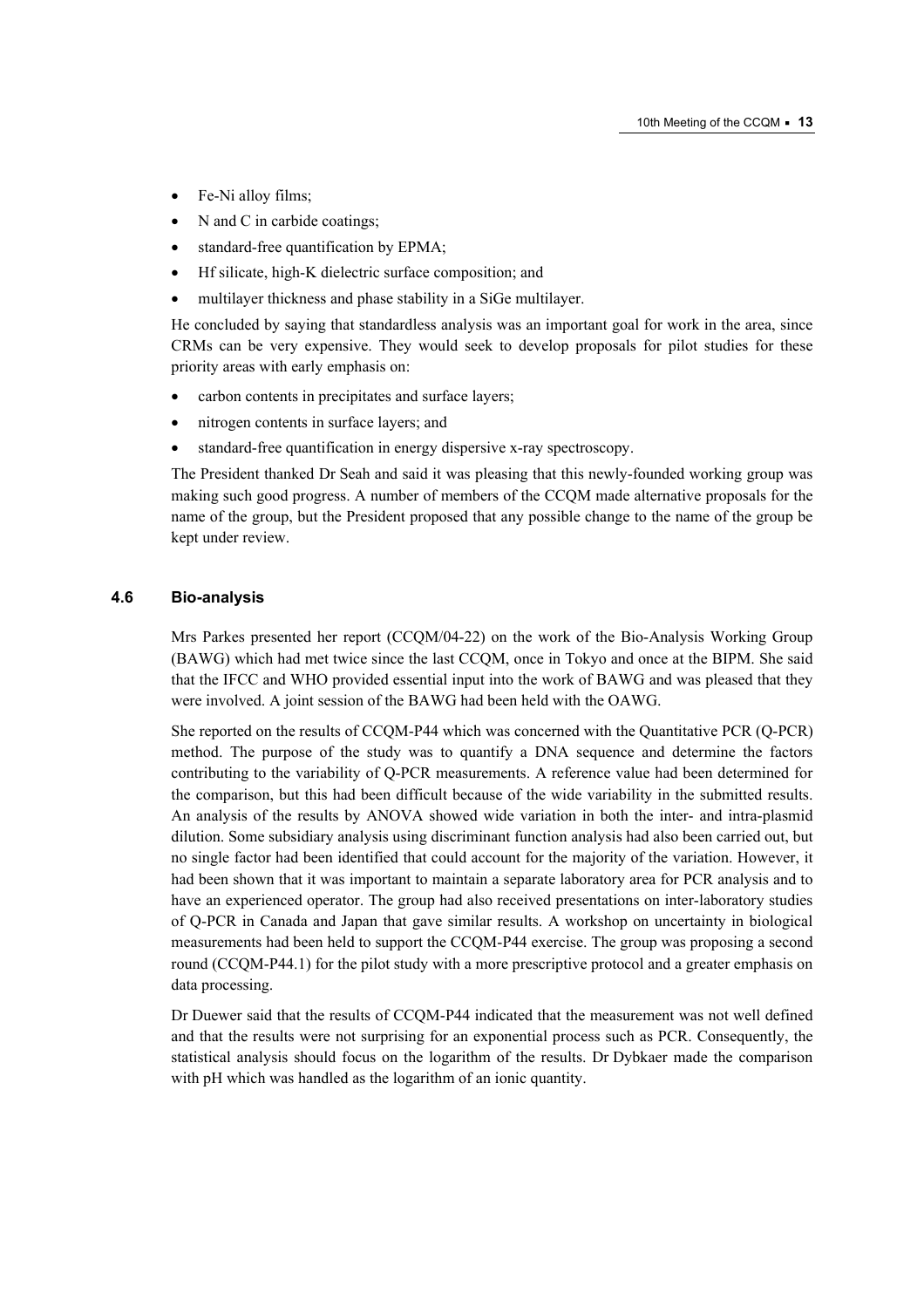Mrs Parkes also reported on the results of CCQM-P53 (AFLP) coordinated by the AGAL. A material had been developed for the study that would be distributed later in the year.

She also reported on proposed future pilot studies:

- CCQM-P54 (DNA "primary" quantification), this was based on an LC-IDMS method developed at the LGC. The initial aim would be to determine the base sequence and size of an oligonucleotide.
- CCQM-P55 (protein and peptide quantification by mass spectrometry). The protocol for this pilot study was being developed by the LGC, the NIST and the PTB. This study was relevant to the growing area of protein analysis. The aim would be to develop appropriate reference materials for complex peptide and protein/proteome measurements.

She described a study performed by the KRISS on phosphorous analysis in DNA using ICP-OES. This has the potential to be a primary method for DNA measurements although it has the disadvantage of using a large amount of material.

Dr May said it was important to separate the activities of the BAWG from those of collaborating laboratories, which might generate intellectual property rights. Mrs Parkes agreed. She proposed three new pilot studies.

• CCQM-P58 (fluorescent measurements in ELISA). Fluorescence is widely used in biological analysis for ELISA, flow cytometry and other types of measurement. Although there are some fluorescence standards available, there are few that are suitable for biological applications. The aim of the study would be to look at the factors influencing the uncertainty of ELISA and lead to the development of some reference plates in the 96–well format. There was wide interest in this proposal.

In response to a question from Prof. Emons, she confirmed that the study would not attempt to study the whole ELISA process, only the fluorescence aspect of the measurement. Prof. Thijssen suggested that ELISA might not be the best example for this study. Mrs Parkes explained that there was substantial expertise on ELISA within the group so it was a good choice.

- CCQM-P59 (protein structure by circular dichroism). This study would underpin measurements of the higher-order structure of proteins. An inter-laboratory trial carried out by the NPL showed a substantial lack of comparability between measured CD spectra of proteins. The pilot study will involve the distribution of samples of protein and is planned to involve expert laboratories.
- CCQM-P60 (DNA extraction). This study would look at the extraction of DNA with a focus on the methods used for the measurement of genetically-modified material.

Mr Squirrell asked how the type of method discussed could define measurement uncertainty when there was no metrological traceability, often because the measurand was ill defined? The President said this was an interesting question that would continue to be discussed. Dr Marschal asked whether the field was sufficiently mature for the work of CCQM? Dr Quinn said that the CCQM could not avoid acting in areas because they were not sufficiently mature. When a field is in its early stages of development it is often the best time for metrologists to become involved.

All of the proposed studies were approved.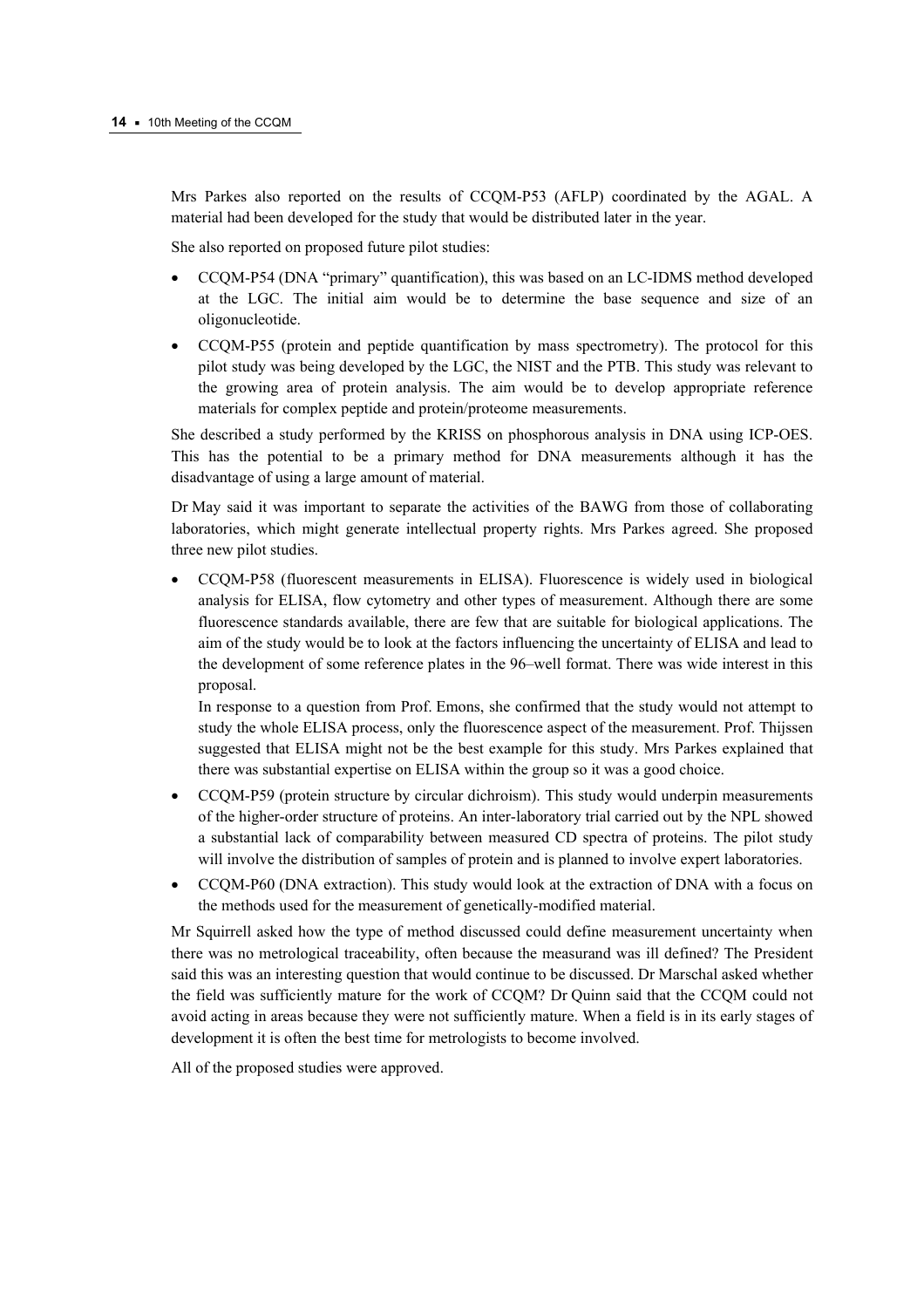## **4.7 Key comparisons and CMC quality**

Dr McLaren gave a report (CCQM/04-24) on the work of the Key Comparison and CMC Quality Working Group (KCWG) which had held its first meeting two days previously. He had established the group by asking for nominations from the chairs of the CCQM working groups and the RMO working groups. There were sixteen members.

The role of the KCWG was "to verify, at the global level, that the CMC review process within all the RMO's is uniformly comprehensive and adequately thorough". The meeting had covered three areas; the review of cycle V CMCs, a discussion of the review process itself and the identification of "gaps" in the coverage provided by the key comparisons.

He described the review of the cycle V CMCs which had made use of a restricted access website maintained by the BIPM. A total of 194 CMCs had been received in twelve measurement service categories from four of the RMOs. He also proposed a timescale for the submission of cycle VI CMCs. He concluded that the CMC process was working, but that there were still issues associated with the limited number of key comparison results.

Dr Besley asked whether the CCQM could establish a system whereby the reports of peer reviews were available for use in the CMC review process? The President suggested that this was a point of general interest to the JCRB. The Director said that the JCRB would debate the whole area of quality assurance of the NMIs, both accredited and peer reviewed. He said that there had been a proposal to allow requests for "on-site peer reviews" to resolve complex issues raised by specific CMCs. Dr May agreed with the view that peer review reports should be made available.

Dr Besley asked who should initiate the re-review of CMCs following the results of a new key comparison? Dr Wielgosz said that the JCRB had issued a paper on this subje[ct \(JCRB-8/10\).](https://www.bipm.org/utils/common/documents/jcrb/modifying_cmcs.pdf) 

The President thanked the chairs of all of the working groups for their reports and their hard work during the year.

## 4.7.1 Review of document CCQM/01-08

Dr McLaren introduced the revised version (CCQM/04-11) of the "Criteria for the Acceptance of Certified Reference Materials in Appendix C of the CIPM MRA" originally circulated as CCQM/01-08. He explained that the text of the MRA did not explicitly refer to the role of CRMs but it did refer to ISO 17025, which did not cover all aspects of CRM production. However, some specific issues relevant to CRM production were covered by ISO Guide 34, which was not specifically referred to in the MRA. He said it was often the case that the production and certification of CRMs was not carried out by a single NMI.

The proposal to revise CCQM-01/08 had been initiated by Dr Taylor and Prof. Emons. Subsequently, the President had been involved.

Dr Marschal expressed his view that the CMC database should not duplicate the COMAR database.

Dr May said that the NIST did not believe there was a need for this document, because the CIPM MRA already laid down the necessary conditions.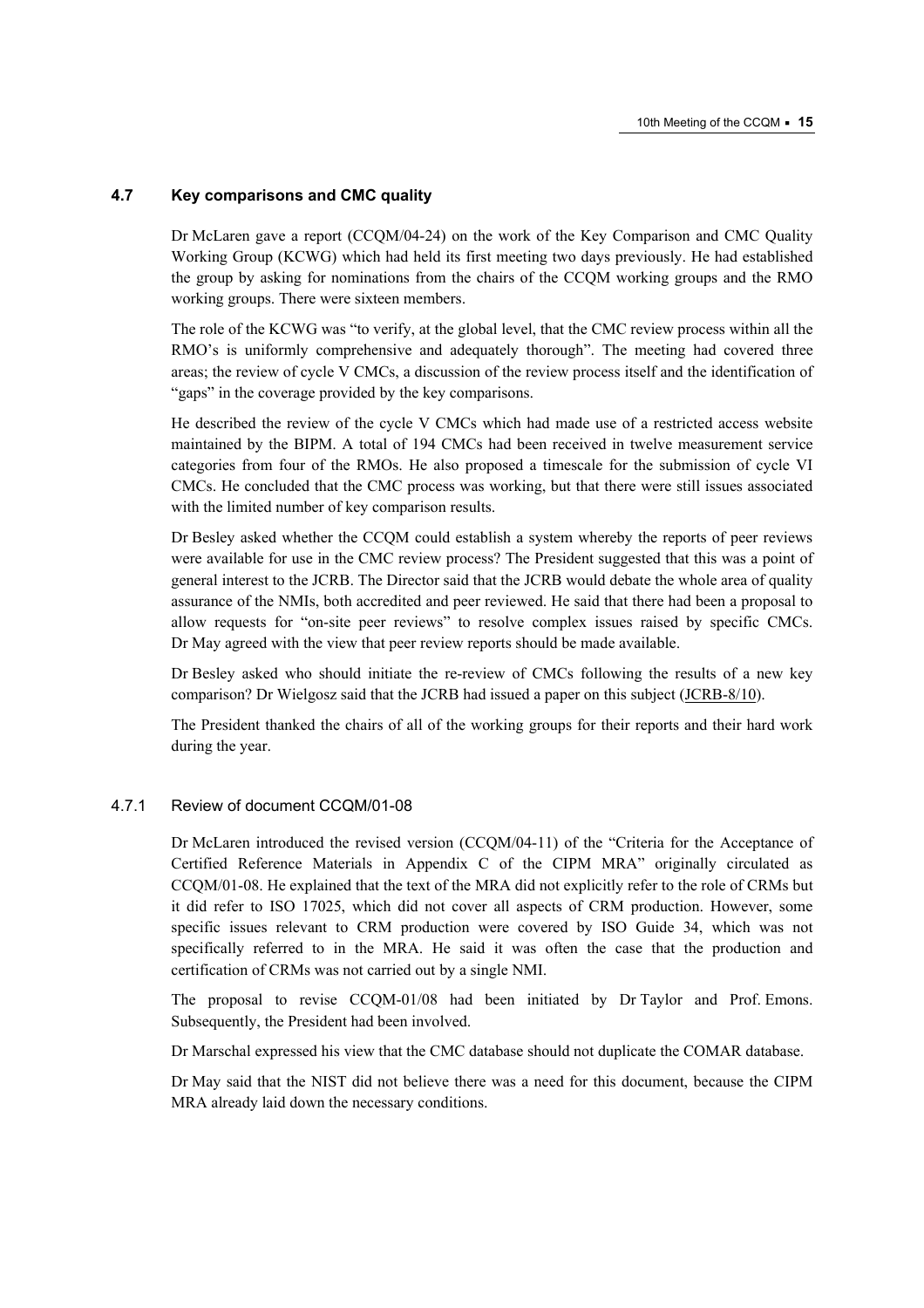Dr de Leer said that a model of measuring CRMs at a single laboratory used by the GAWG in CCQM-P23 was directly applicable to determining the comparability of some CRMs; for example Cu in solid and sediment. The new model had given good results and could be highly cost-effective. He suggested that this model should become the principle one used by the CCQM for carrying out comparisons. Prof. Emons said he agreed with the principle, but that the trend away from duplication would make such a model for comparisons difficult to use in the future.

The President thanked the CCQM for their input. He asked the small group of members that had redrafted the document to continue to improve it in time for the next meeting of the JCRB.

## 4.7.2 Reporting results of RMO supplementary comparisons and pilot studies

Dr Wielgosz introduced document CCQM-03/02 that explained the procedures for RMO supplementary key comparisons. These should be approved by the RMO and then by the relevant working group of the CCQM. Some comparisons might remain in the RMOs.

## 4.7.3 Reports on RMO activities

The President asked the chairs of the RMO working groups covering the same technical areas as the CCQM to give reports on their work.

Prof. So, the chairman of the Quality Management Working Group of the APMP reported on its activities (CCQM/04-25). He said that the group had 27 participants from 11 countries. The CMC review process had been improved by holding meetings of the TC chairs within the APMP during the year. Four specialists had carried out the intra-regional reviews of CMCs. The APMP was developing templates for technical procedures that could be used by developing countries. They were also sharing information about quality systems, including peer review reports. An *ad hoc* committee on materials metrology had been established. The APMP was carrying out key comparisons on: gas mixtures (automotive emission mixtures and ethanol in air), organic measurements (p,p'-DDE in fish oil) and inorganic analysis (Cd in rice flour).

Dr Kustikov reported on the work of the COOMET technical committee on chemical measurements chaired by Prof. Konopelko from the VNIIM. They were active in the review of CMCs and received useful support from their two associate members – Germany and Slovakia. The committee was active in all areas, but most active in gas analysis. Financial constraints limited involvement in the working groups of the CCQM. They were involving expert laboratories in the region in the work of the CCQM working groups.

Dr Charlet reported on the work of the EUROMET/METCHEM technical committee (CCQM/04- 12). He had taken over from Mrs Deák as the chair in May 2003. The annual meeting was attended by 50 participants and also included the election of convenors for four working groups. EUROMET was strongly involved with an initiative to implement a "European Research Area" in metrology, which aimed to increase cooperation between the member states. This had identified metrology in chemistry as one of its priorities. The technical committees were developing new types of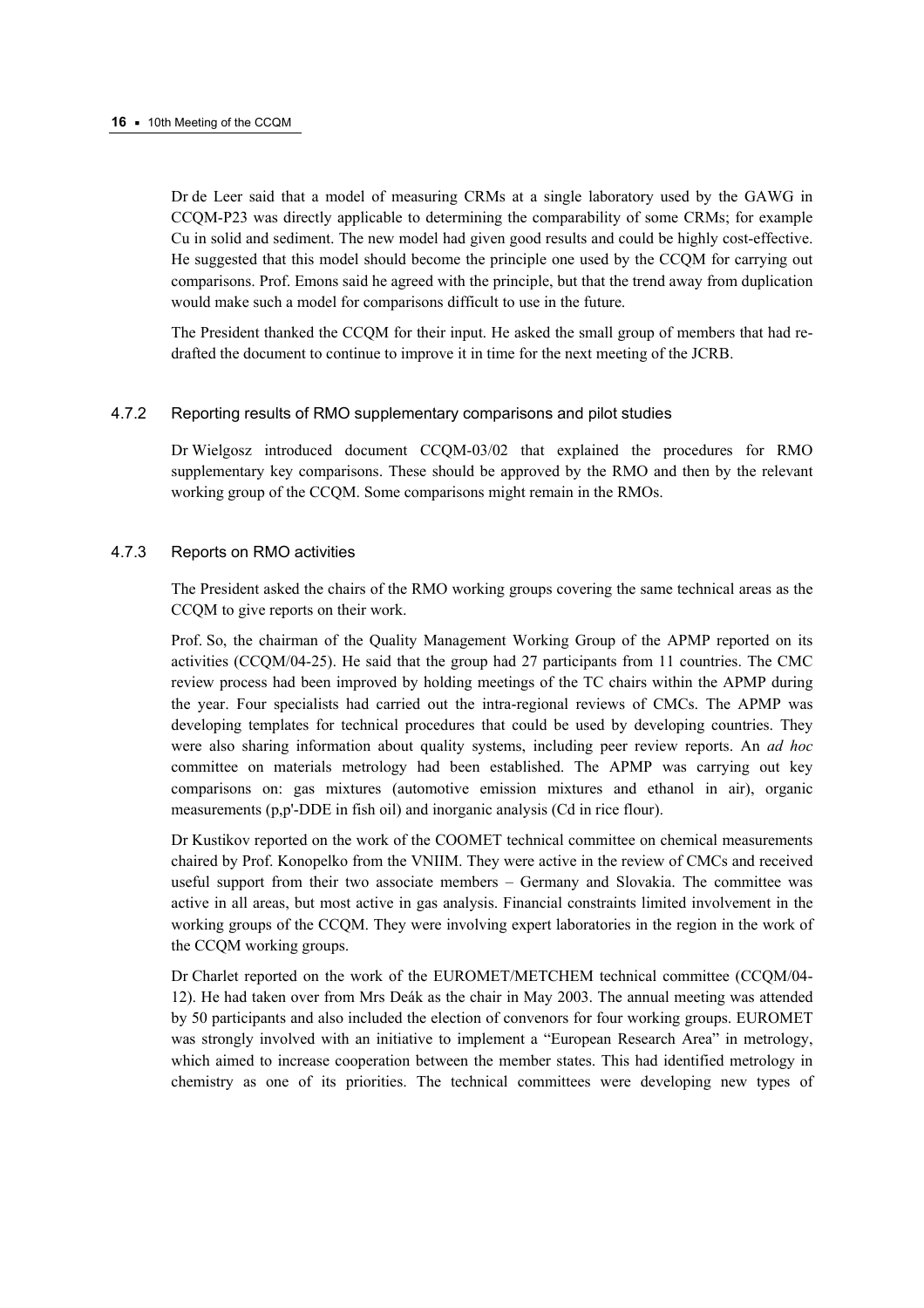cooperation to support this including the development of models for a distributed infrastructure for metrology in chemistry.

Dr Louw presented the work of metrology within the SADC (CCQM/04-26). It had one laboratory with substantial capability in chemistry and three with developing activities. Seven CMCs had been accepted and eight were under review in Cycle V. Recently, they had participated in the Surface Analysis and Bio-Analysis Working Groups of the CCQM and submitted the first CMC in the area of surface analysis.

Dr May presented his report about metrology in chemistry in the SIM (CCQM/04-27). The range of investment in chemical metrology varied widely between members and a work programme had been developed that reflected this. Awareness seminars were being organized within the sub-regions of the SIM. All of the comparisons had a focus on training in order to improve capability – possibly to the point where NMIs could participate in future activities of the CCQM. Five proficiency assessment studies had been carried out, covering: trace elements in water, pH, automotive emission gases, cholesterol in serum and ethanol in an aqueous matrix. Further activities were planned, including repeating the studies that were expected to lead towards further involvement in the CIPM MRA in the region.

Prof. So said that APMP would welcome sharing of samples used for some of the SIM studies.

# **5 A ROBUST APPROACH TO THE DETERMINATION OF CCQM KEY COMPARISON REFERENCE VALUES AND UNCERTAINTIES**

Dr Duewer from the NIST introduced his paper entitled "A robust approach for the determination of CCQM KCRVs and uncertainties[" \(CCQM/04-15 and](https://www.bipm.org/cc/CCQM/Allowed/10/CCQM04-15.pdf) CCQM/04-34). He said that the set of data from the key comparisons of the CCQM was unique in his experience because it was a condition of submitting data that the uncertainties should be meaningful. He made the observation that the KCRV could be considered as representing one of three things, namely:

- observed performance of participants;
- "typical" performance of participants; or
- true value of the measurand.

Consequently there was a difference between the requirements for the use of descriptive or inferential statistical approaches. He advocated the use of a mixture-model probability density function (MM-PDF). He showed an example of its application to the results of CCQM-K25 and went on to categorize different methods according to whether they were "robu[st" or "symmetric to](http://kcdb.bipm.org/AppendixB/KCDB_ApB_info.asp?cmp_idy=176&cmp_cod=CCQM%2DK25&page=1&search=2&cmp_cod_search=CCQM%2DK25&met_idy=&bra_idy=&epo_idy=&cmt_idy=&ett_idy_org=&lab_idy=)  outliers". The robust methods generally provide better inference than non-robust methods when the samples were not from the same population. He also introduced an inferential approach to estimating "how far the light shines" based on "Z-scores".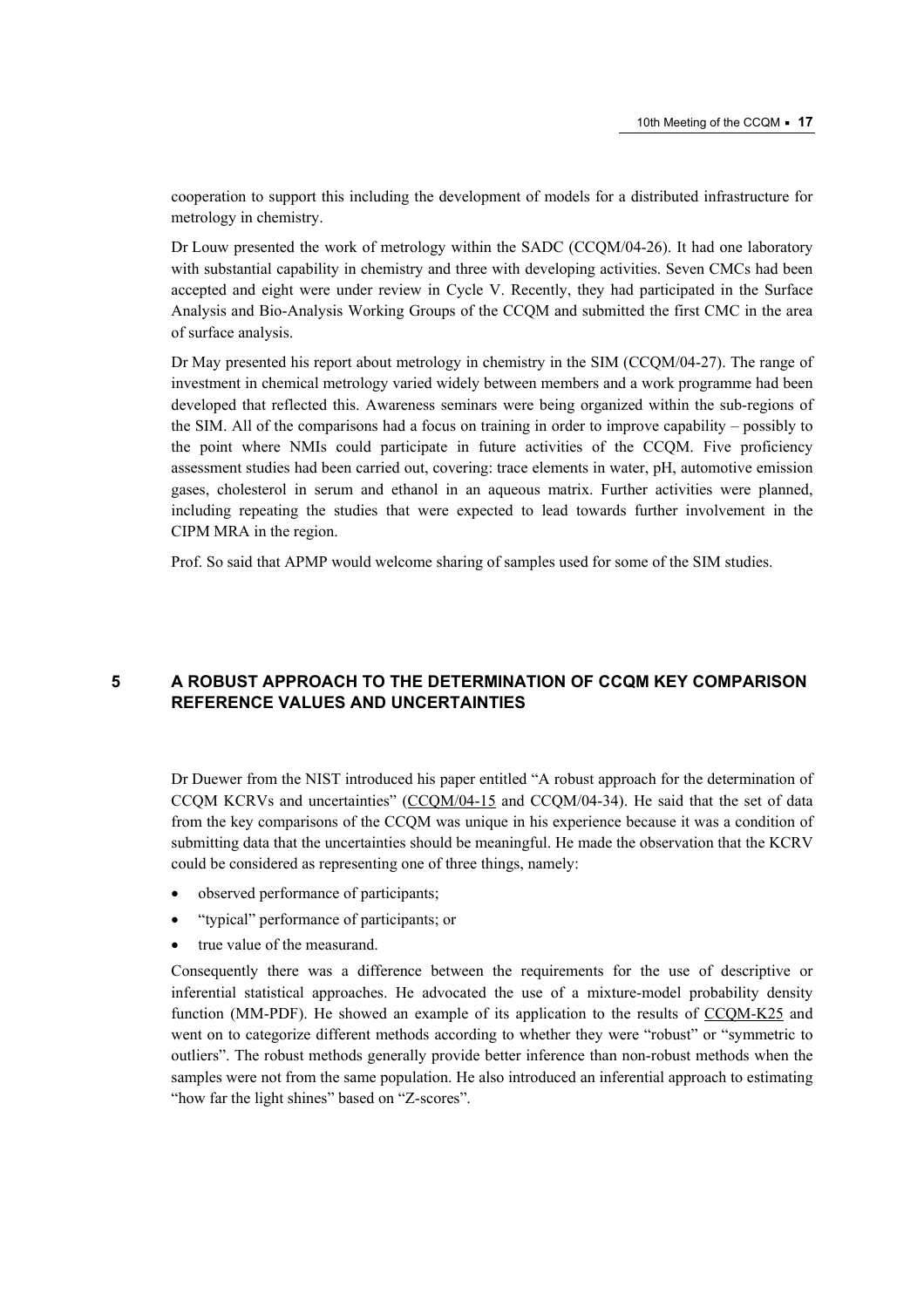#### **18 ·** 10th Meeting of the CCQM

The President thanked Dr Duewer for his presentation and said that the working groups would discuss the matter further. Dr Hässelbarth said that the paper was timely and could be usefully developed with inputs from statistical experts from other NMIs.

## **6 ISO REMCO: DRAFT OF ISO GUIDE 35**

Dr Wielgosz reported that he had attended a meeting of the ISO REMCO which had asked him to circulate a draft of ISO Guide 35 amongst the CCQM. This document had subsequently been accepted. A report (CCQM/04-08) on recent REMCO activities had been submitted to the CCQM.

Dr de Leer informed the CCQM about the aim of the newly created International Advisory Group on Reference Materials (IAGRM).

# **7 BIPM PROGRAMME OF METROLOGY IN CHEMISTRY**

Dr Wielgosz introduced his report (CCQM/04-35) on work at the BIPM in the field of metrology in chemistry.

The report of the new BIPM organic programme (CCQM/04-04) to extend the CCQM-P20 series of comparisons based on a new laboratory facility at the BIPM had been accepted. This series would also play a role in supporting the work of the JCTLM. The programme would initially focus on two areas: steroid hormones and therapeutic monitored drugs. A number of direct and indirect methods would be used at the BIPM. There would be collaboration with both the LGC and the NMIJ. He said that an area for future consideration was the purity of food additives.

He reminded the CCQM about the ongoing pilot study at the BIPM on ozone analysis. He explained that participants had been visiting the BIPM over the previous six months.

There had been collaboration with Drs Bremser and Hässelbarth from the BAM on the development of generalized least-squares methods for data analysis (CCQM/04-03). The BIPM was also developing a "second generation" standard reference photometer and developing a gas-phase titration facility as an independent method to determine ozone amount fractions. This had led to a proposal for the BIPM to coordinate a pilot study of the GAWG that would compare standards of NO in nitrogen.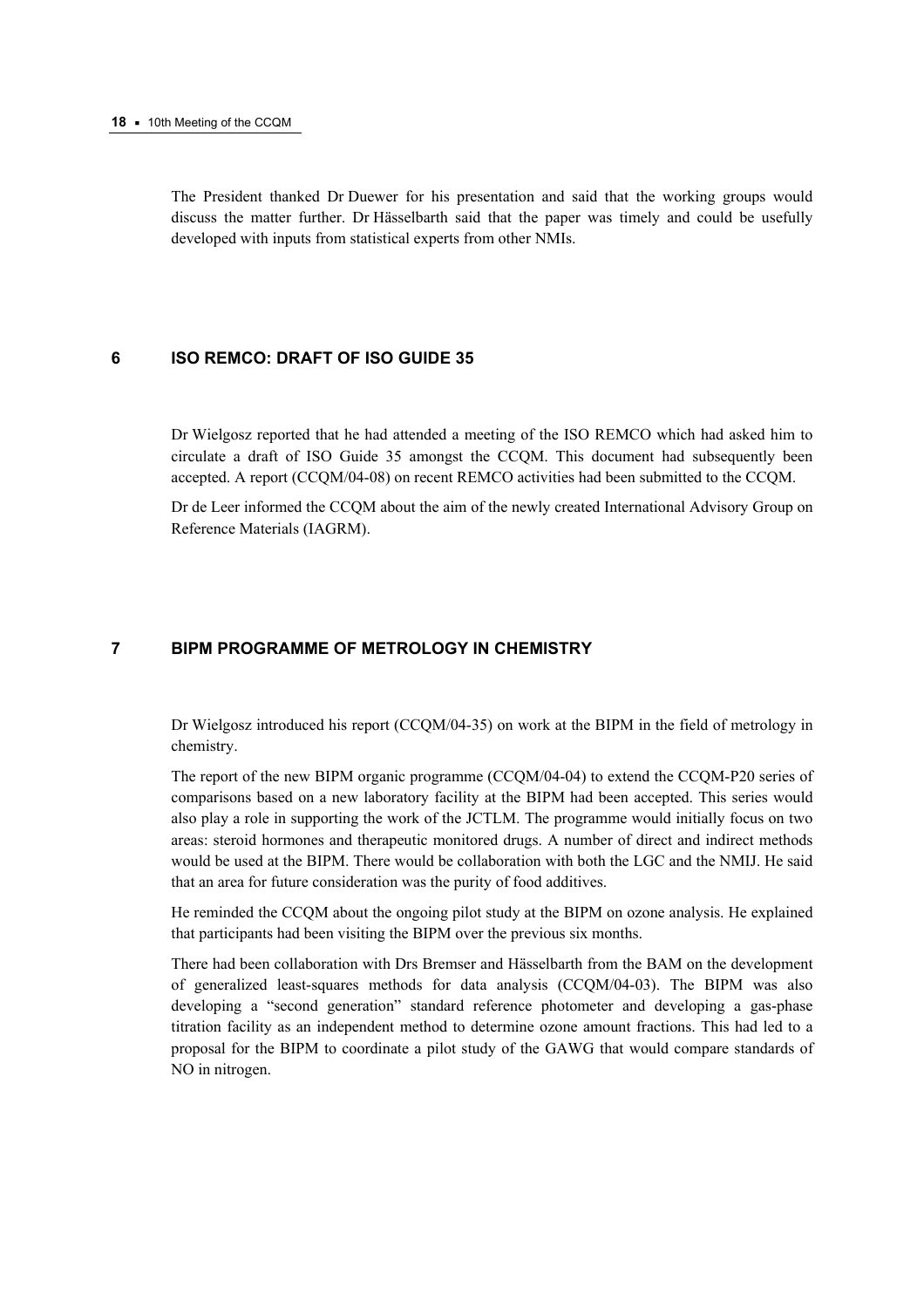He explained that the Chemistry section at the BIPM had coordinated work within the GAWG to redetermine the amount fraction of argon in the atmosphere.

He acknowledged the work of his colleagues at the CCQM in the BIPM Chemistry section and those NMIs that had collaborative programmes with the BIPM. Drs May and Sargent indicated their support for the work in organic analysis.

## **8 UPDATE ON THE BIPM KEY COMPARISON DATABASE, KCDB**

Dr Thomas said that the KCDB was operating well and its operation had been reviewed as part of the BIPM Quality System. She said that a "KCDB Newsletter" would be produced that would include information about the decisions of the JCRB.

Dr May said that all the working group chairmen were very grateful to her for her work in checking all data thoroughly before entering it into the KCDB.

## **9 INTERNATIONAL ATOMIC ENERGY AGENCY, IAEA**

Dr Fajgelj gave a presentation about the work of the IAEA (CCQM/04-09), which was concerned with the "peaceful use of atomic energy throughout the world". He reported that they had an ongoing programme on standards and quality systems. They produced reference materials, for example: natural matrix reference materials characterized for radionucleides, stable isotopes and trace metals. They also carried out comparisons and proficiency tests. The IAEA had previously assigned the value of reference materials based on inter-laboratory comparisons, but in the future would aim to provide metrological traceability to the SI.

The President thanked Dr Fajgelj for his report and welcomed the increasing emphasis on metrological traceability by the IAEA.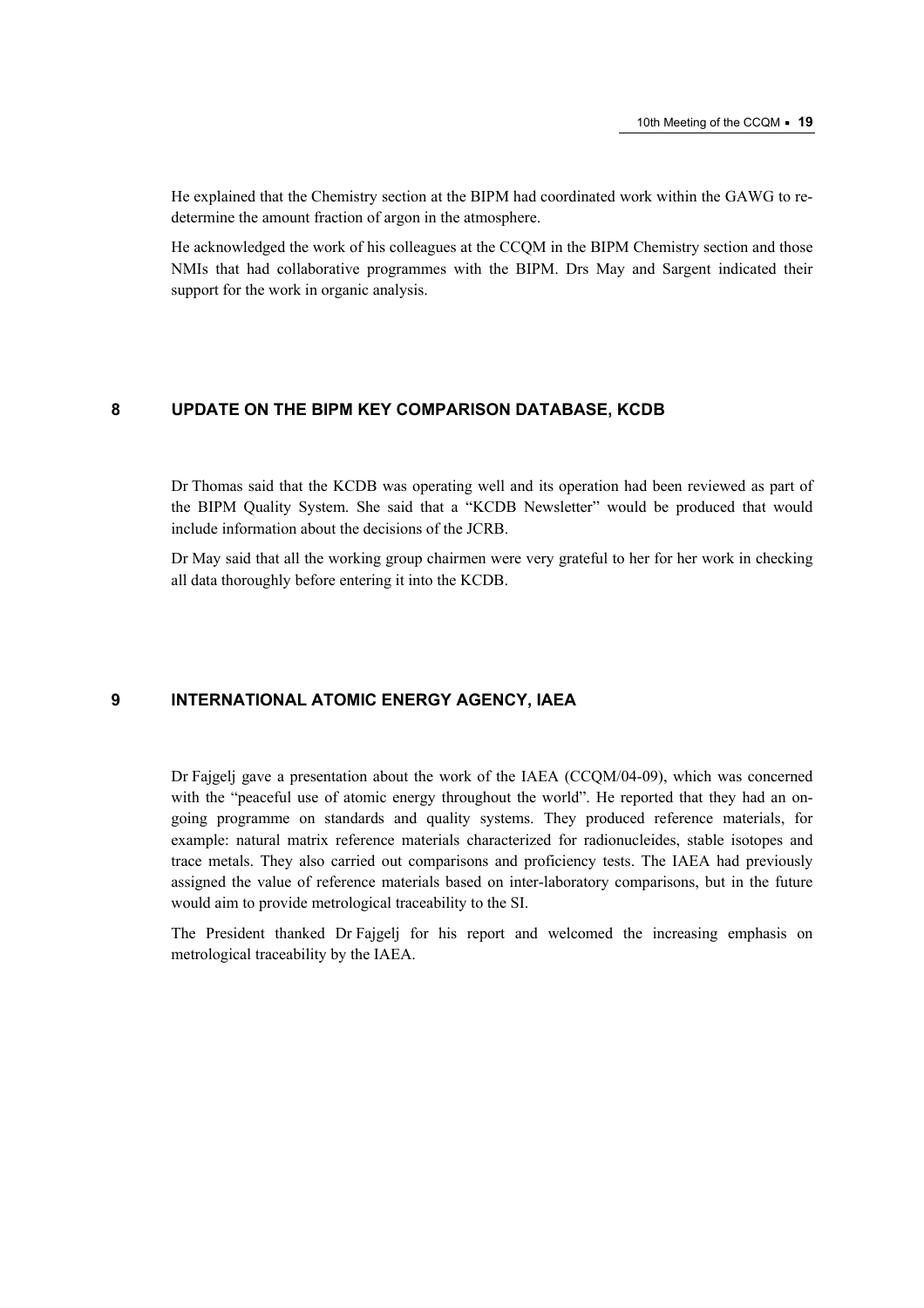## **10 WORLD METEOROLOGICAL ORGANIZATION, WMO**

The President welcomed Dr Barrie from the WMO who gave a report (CCQM/04-28) on the WMO's Global Atmosphere Watch Programme (GAW). It coordinated global measurements of the atmosphere, including greenhouse gases, reactive gases and solar ultraviolet. The programme had a specific structure, which involved a network of global and regional monitoring stations. Each measurand of interest to the WMO had a central calibration laboratory that maintained and disseminated primary standards. He welcomed the links between these laboratories and the BIPM, and the laboratories active in the CCQM Gas Analysis Working Group (GAWG).

A consistent set of terminology was being developed for use by the GAW and he welcomed input from the CCQM.

Standardization of ultraviolet measurements was carried out through a centre operated by the NIST and the NOAA together with a regional travelling standard operated by the EC-JRC (Ispra).

The IHALICE programme was the first attempt to establish a long-term record of hydrocarbon concentration in the atmosphere.

The President thanked Dr Barrie for his presentation. Dr de Leer said that he was pleased that two GAW laboratories had recently participated in a comparison organized by the GAWG.

## **11 WORLD HEALTH ORGANIZATION, WHO**

Dr Padilla gave a presentation of the work (CCQM/04-29 and -30) of the WHO in the area of *invitro* diagnostics. She explained the difficulties faced by the WHO in standardizing biological products which could not be standardized by physico-chemical methods alone. The WHO disseminates reference preparations that define internationally-recognized units of biological activity. Approximately 70 % of these materials are in the *in-vitro* diagnostics area. These materials are largely freeze-dried and value-assigned through WHO collaborative studies. They are finally submitted for approval to the WHO Expert Committee on Biological Standardization (ECBS).

Each group of products has an expert working group. They have to develop standards to meet existing requirements (e.g. the replacement of the HbsAg IS), new requirements (e.g. nucleic acid amplification) and emerging requirements (e.g. prion diseases).

She said that there were substantial challenges including addressing existing, new and emerging technologies that will have an impact on public health. It would be necessary to keep pace with new standardization approaches and coordinate with other standard-setting organizations (for example the BIPM, ISO and the EC). It was also necessary to ensure that developing countries have access to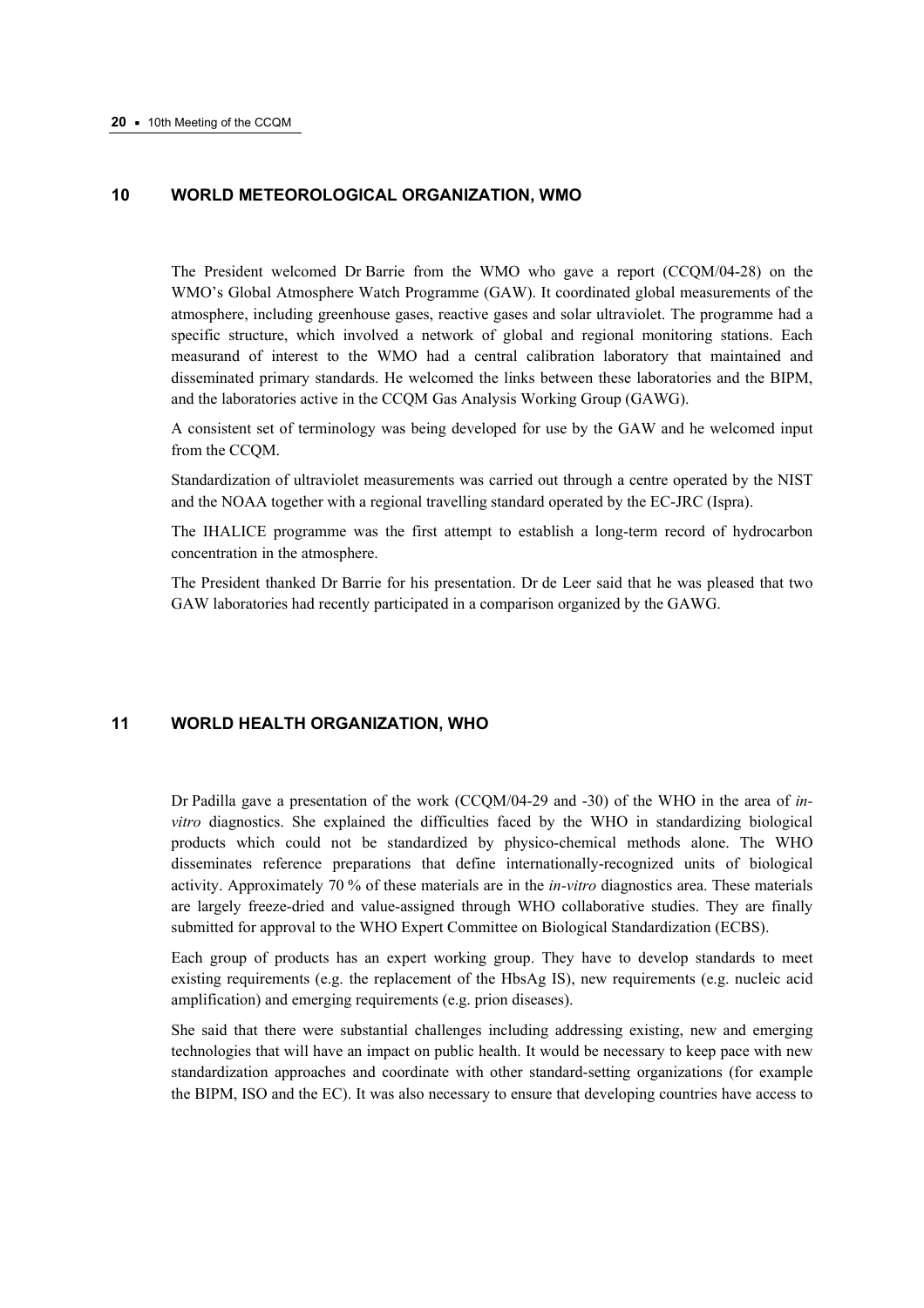appropriate reference materials. They were planning a consultation on Global Measurement Standards and their use in the *in-vitro* biological diagnostic field.

The President thanked Dr Padilla for her presentations. In response to an example from Prof. Emons, Dr Padilla and Prof. Thijssen agreed that there was much to be learned from further collaboration between the WHO and the CCQM.

## **12 JOINT COMMITTEE ON TRACEABILITY IN LABORATORY MEDICINE, JCTLM**

The President welcomed Prof. Thijssen to the meeting and drew participants' attention to the text of the "Declaration of cooperation between the CIPM, IFCC and ILAC for the establishment of a joint committee on traceability in laboratory medicine (JCTLM)" (CCQM/04-05).

Prof. Thijssen gave a report on the work of the JCTLM (CCQM/04-31). He re-iterated that a major reason for the establishment of the JCTLM had been the EU *In-vitro* Diagnostic (IVD) Directive, with its requirements for metrological traceability. He gave the example of how measurements of HbA1c had been made traceable to the SI following the hierarchical approach defined by ISO 17511.

The aim of the JCTLM was "to support the comparability and equivalence of measurement results in laboratory medicine, through worldwide accepted traceability". This should be done through establishing a consensus on matters of science and metrology in the context of medical applications.

Two working groups had been established. He particularly thanked Drs May and Schimmel the chairs of WG1, and their work which had led to the publication of a first list of higher order reference materials and reference measurement procedures for laboratory medicine and *in-vitro* diagnostics.

## **12.1 JCTLM WG1**

Dr May described the background to the establishment of WG1 of the JCTLM (CCQM/04-06 and -32). It had established review teams in the eight highest priority areas for analysis. Traceability to the SI was possible for measurements in five of these. These review teams included representatives from laboratory accreditation organizations, the NMIs, professional societies and the IVD industry. Materials under consideration had been sorted into one of three lists:

- alpha list meeting all requirements;
- beta list provisionally acceptable;
- gamma list- does not meet requirements.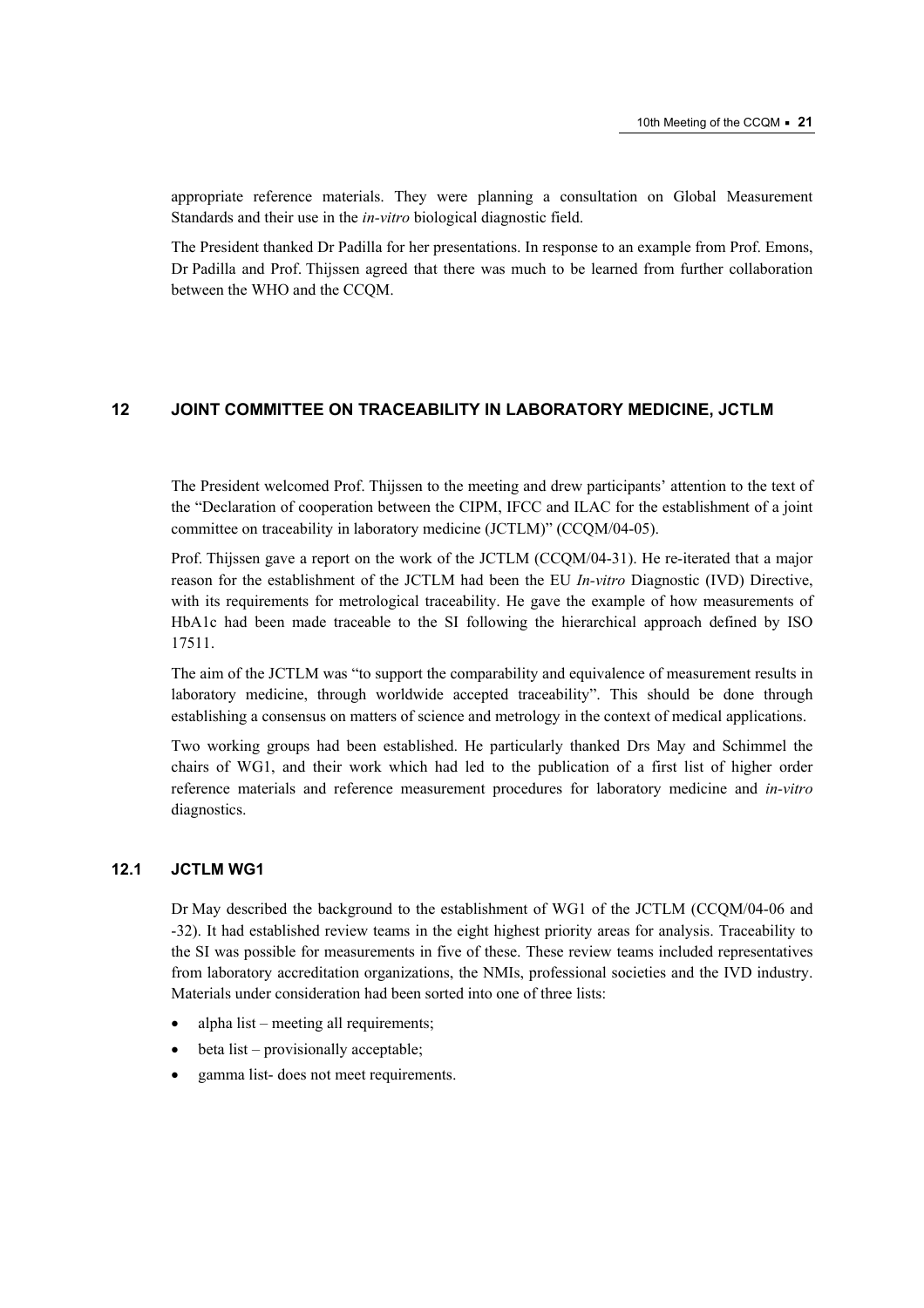Subsequently, the alpha and beta lists had been combined to form two lists: List I, traceable to the SI and List II, international conventional reference materials. A quality manual had been prepared to document the review process.

At the time of the meeting, List I had 100 reference measurement procedures for 58 different health status markers, together with 150 reference material entries for 96 measurands. Some studies had been carried out under repeatability conditions to determine the comparability of reference materials.

Work was underway in the compilation of List II. The definition of materials in this list had been refined to specify reference materials that have been value-assigned using an internationally-agreed protocol.

He thanked Dr Wielgosz and his colleagues at the BIPM for their hard work in establishing a website to host the JCTLM compilations.

## **12.2 JCTLM WG2**

Prof. Siekmann reported on the work of WG2 of the JCTLM, which was concerned with the identification of reference laboratories. He said that these would be identified on the basis of the level at which they operated and their scope of accreditation. The working group was establishing a database incorporating information about the methods and accreditation of each laboratory.

They were proposing to organize "ring trials" for reference laboratories. He showed examples of the results for a ring trial of measurements of cholesterol. He compared these with the results of CCQM-P6 and [CCQM-K6, w](http://kcdb.bipm.org/AppendixB/KCDB_ApB_info.asp?cmp_idy=157&cmp_cod=CCQM%2DK6&page=1&search=2&cmp_cod_search=CCQM%2DK6&met_idy=&bra_idy=&epo_idy=&cmt_idy=&ett_idy_org=&lab_idy=)hich studied the same analyte. He presented results for other measurands including: creatinine sodium, glucose, an enzyme (ALT), albumen, progesterone and digitoxin.

The President thanked Prof. Thijssen, Dr May and Prof. Siekmann for their work.

## **12.3 Cooperation with the Codex Alimentarius Commission**

The President explained that the CCQM had been invited to join the Inter-Agency Meeting (IAM) and had become an observer to the Codex Alimentarius Commission.

Dr Wielgosz explained that several documents were available, including a report of a workshop on "Comparability and Traceability in Food Analysis" held at the BIPM (CCQM/04-02), a draft report of the last "Inter-Agency Meeting" in the field of methods of analysis and sampling (CCQM-04/14), and an IAM document on the harmonization of analytical terminology (CCQM/04-07).

Dr Walsh presented her paper on CCQM activities in support of the food analysis community (CCQM/04-16). She explained that the conclusions and priorities that emerged from the workshop held at the BIPM (CCOM/04-02) included the need for validated methods that provide information on uncertainty as well reference materials that have traceable values with stated uncertainties. It had concluded that it should build on the activities of the CCQM and utilize the expertise of existing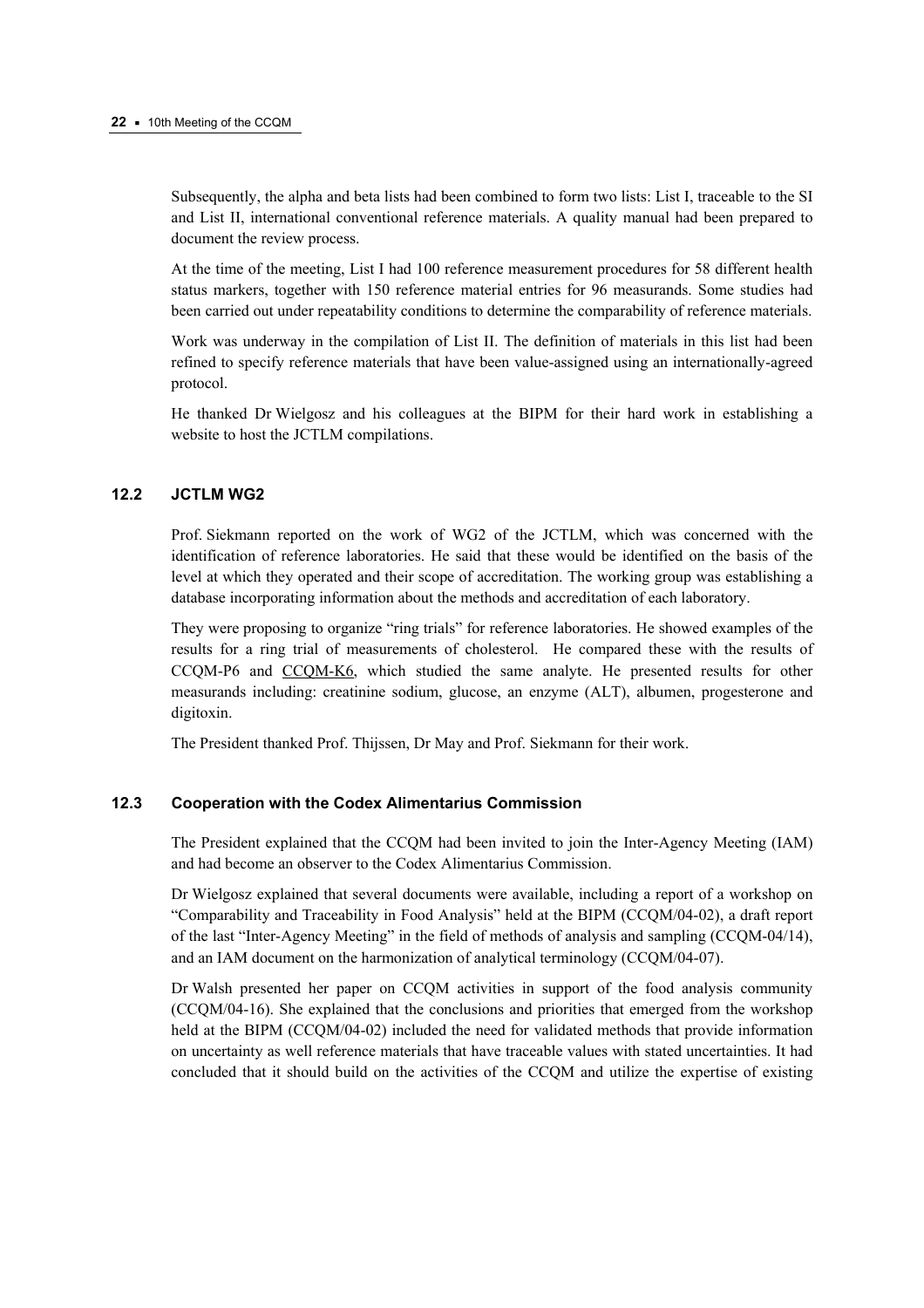laboratory networks. Several actions had been identified. These included the identification of further requirements for reference materials.

The Codex Alimentarius had established a series of committees. In particular, the Codex Commission on Methods Analysis and Sampling (CCMAS) was devoted to general issues, including methods of analysis and sampling. Four types of methods were defined in their procedure manual: defining (or empirical), reference, alternative approved and tentative methods. In future, the methods of analysis submitted to the CCMAS, for Type II and III methods, will have to contain a set of criteria, and an analyst may use any alternative method provided it conforms to the criteria set. An expected outcome of this changed approach will be an increased requirement for CRMs to validate methods and estimate measurement uncertainty. A policy statement on the use of measurement uncertainty had been agreed by the Codex.

She presented the results of some proficiency tests (CCQM/04-33) and noted that future comparisons covering vitamins A (or E) and butyric acid, would be of use to the food analysis community. Additionally, future work might cover: PAHs, chloramphenicol, aflatoxins, nitrates and proximates.

The President thanked Dr Walsh for her presentation.

## **13 DESIGNATION OF OTHER INSTITUTES**

The President explained that a document was in preparation discussing the "designation" of institutes. He explained that the original motivation for document CCQM/04-10 had been to lay down the criteria for the use of very expensive facilities, such as NAA. He explained that there were criteria within ISO/IEC 17025 that applied to sub-contracting, although not all of these criteria were applicable to the certification of CRMs.

#### **14 VOCABULARY**

The President explained that a new draft (CCQM/04-13 and 13a) of the VIM was available for comment and that CCQM members should provide formal comments through their NMIs.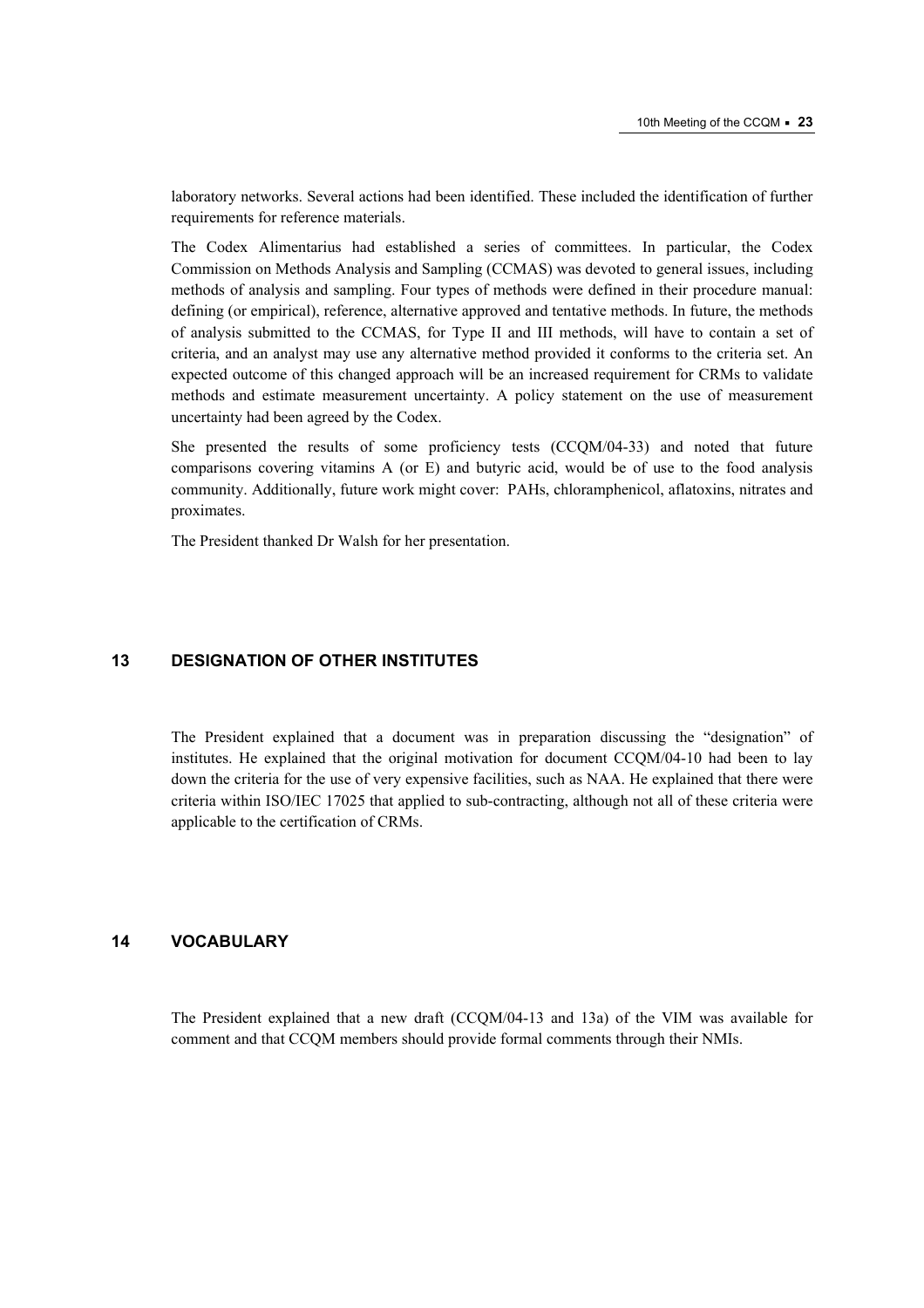# **18 FUTURE CCQM WORKSHOPS**

The President suggested that a workshop on "primary methods" might be held during the next CCQM. In the future it might also be worth discussing the analysis of key comparison results.

# **19 CCQM RESOLUTIONS**

There were none.

# **20 ANY OTHER BUSINESS: DATE OF NEXT MEETING**

The next meeting of the CCQM will be held during the week of 11-15 April 2005.

The President thanked all members of the CCQM for their participation.

He also thanked Dr Marshal, who is retiring, for his long-lasting friendship and contributions to the development and understanding of metrology in chemistry and to the work of the CCQM.

 M.J.T. Milton, Rapporteur July 2004 revised October 2004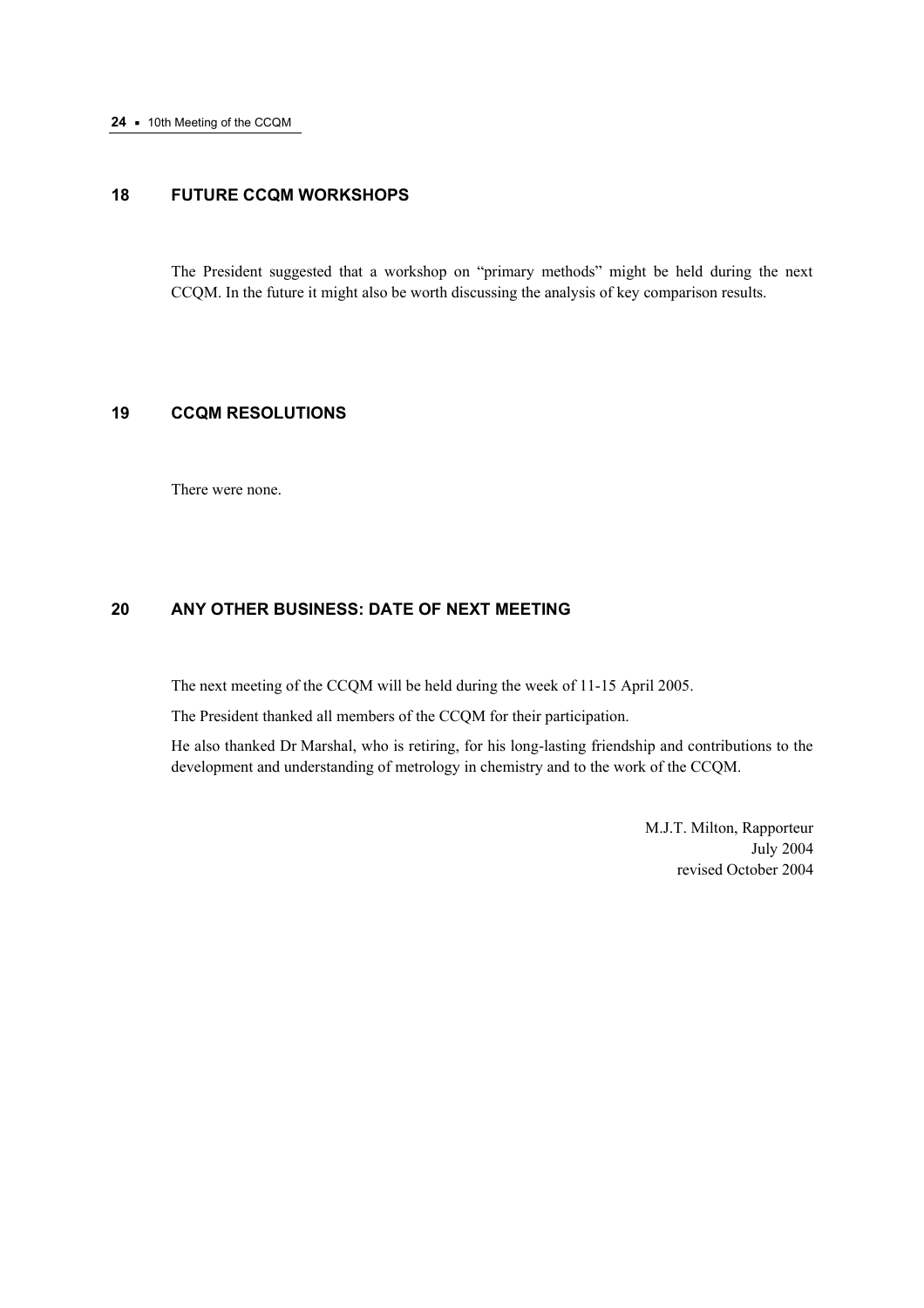| Table 1. A framework for CCQM key comparisons and pilot studies |                        |                         |                   |                                                   |                                         |                      |
|-----------------------------------------------------------------|------------------------|-------------------------|-------------------|---------------------------------------------------|-----------------------------------------|----------------------|
| <b>Description</b>                                              | Reference No.          | <b>Pilot laboratory</b> | <b>Start date</b> | Status (as of 12/05/2004)                         | <b>Comments</b>                         | <b>Working group</b> |
|                                                                 |                        |                         |                   |                                                   |                                         |                      |
| <b>Health</b>                                                   |                        |                         |                   |                                                   |                                         |                      |
| Clinical diagnostic markers                                     |                        |                         |                   |                                                   |                                         |                      |
| Cholesterol in serum                                            | CCQM-P6                | <b>NIST</b>             | 1998              | Completed; progression to key comparison proposed |                                         | <b>OAWG</b>          |
| Cholesterol in serum                                            | CCQM-K6                | <b>NIST</b>             | 1999              | Approved for equivalence                          |                                         | OAWG                 |
|                                                                 | CCQM-K6                | <b>NIST</b>             | 2001              | Approved for equivalence                          |                                         | <b>OAWG</b>          |
|                                                                 | subsequent             |                         |                   |                                                   |                                         |                      |
| Glucose in serum                                                | CCOM-P8                | <b>NIST</b>             | 1999              | Completed; progression to key comparison proposed |                                         | <b>OAWG</b>          |
| Glucose in serum                                                | CCQM-K11               | <b>NIST</b>             | 2001              | Approved for equivalence                          |                                         | <b>OAWG</b>          |
| Creatinine in serum                                             | CCQM-P9                | <b>NIST</b>             | 1999              | Completed; progression to key comparison proposed |                                         | <b>OAWG</b>          |
| Creatinine in serum                                             | CCQM-K12               | <b>NIST</b>             | 2001              | Approved for equivalence                          |                                         | <b>OAWG</b>          |
|                                                                 |                        |                         |                   |                                                   |                                         |                      |
| Electrolyte elements, steroids and hormones in serum and urine  |                        |                         |                   |                                                   |                                         |                      |
| Trace elements (Pb, Se) in serum                                | CCQM-P14               | NIST/LGC                | 1999              | Abandoned (see next)                              |                                         | <b>IAWG</b>          |
| Ca in serum                                                     | CCQM-P14               | <b>IRMM/SP</b>          | 2001              | Completed; progression to key comparison proposed |                                         | <b>IAWG</b>          |
| Ca in serum                                                     | CCQM-K14               | <b>IRMM</b>             | $\overline{2003}$ | Approved for equivalence                          |                                         | <b>IAWG</b>          |
| Anabolic steroids in urine                                      | CCQM-P68               | <b>NARL</b>             | 2004/2005         | Planned                                           |                                         | OAWG                 |
| Hormones in serum                                               |                        |                         |                   |                                                   |                                         |                      |
|                                                                 |                        |                         |                   |                                                   |                                         |                      |
| Food                                                            |                        |                         |                   |                                                   |                                         |                      |
| As in shellfish                                                 | CCQM-P11               | <b>NIST</b>             | 2001              | Completed; progression to key comparison proposed |                                         | <b>IAWG</b>          |
| As in fish or shellfish                                         | CCQM-K31               | <b>NIST</b>             | 2002              | Approved for equivalence                          |                                         | <b>IAWG</b>          |
| Pb in wine                                                      | CCQM-P12               | <b>IRMM</b>             | 2000              | Completed                                         |                                         | <b>IAWG</b>          |
| Pb in wine                                                      | CCQM-K30               | <b>IRMM</b>             | 2003              | Protocol complete                                 | Run in parallel to   IAWG<br>CCQM-P12.1 |                      |
| Elements (e.g., Cu, Cd, Zn) in wine                             | CCQM-P12.1             | <b>IRMM</b>             | 2003              | Protocol complete                                 | Run in parallel to IAWG<br>CCQM-K30     |                      |
| As, Se, Hg, Pb, methyl-Hg in tuna fish                          | CCQM-P39               | <b>IRMM</b>             | $\overline{2003}$ | Protocol complete                                 |                                         | <b>IAWG</b>          |
| Cd, Zn in rice                                                  | CCQM-P29               | <b>IRMM/NMIJ</b>        | 2001              | Completed                                         | Run in parallel to   IAWG<br>CCQM-K24   |                      |
| Cd in rice                                                      | CCQM-K24               | <b>IRMM</b>             | 2001              | Completed                                         | Run in parallel to IAWG<br>CCQM-P29     |                      |
| Metals in synthetic food digest                                 | CCOM-P13               | <b>LGC</b>              | 2001              | Completed                                         |                                         | <b>IAWG</b>          |
| Organic contaminants in mussel tissue                           | $\overline{CCQM}$ -P40 | <b>NIST</b>             | 2003              | Planned                                           |                                         | <b>OAWG</b>          |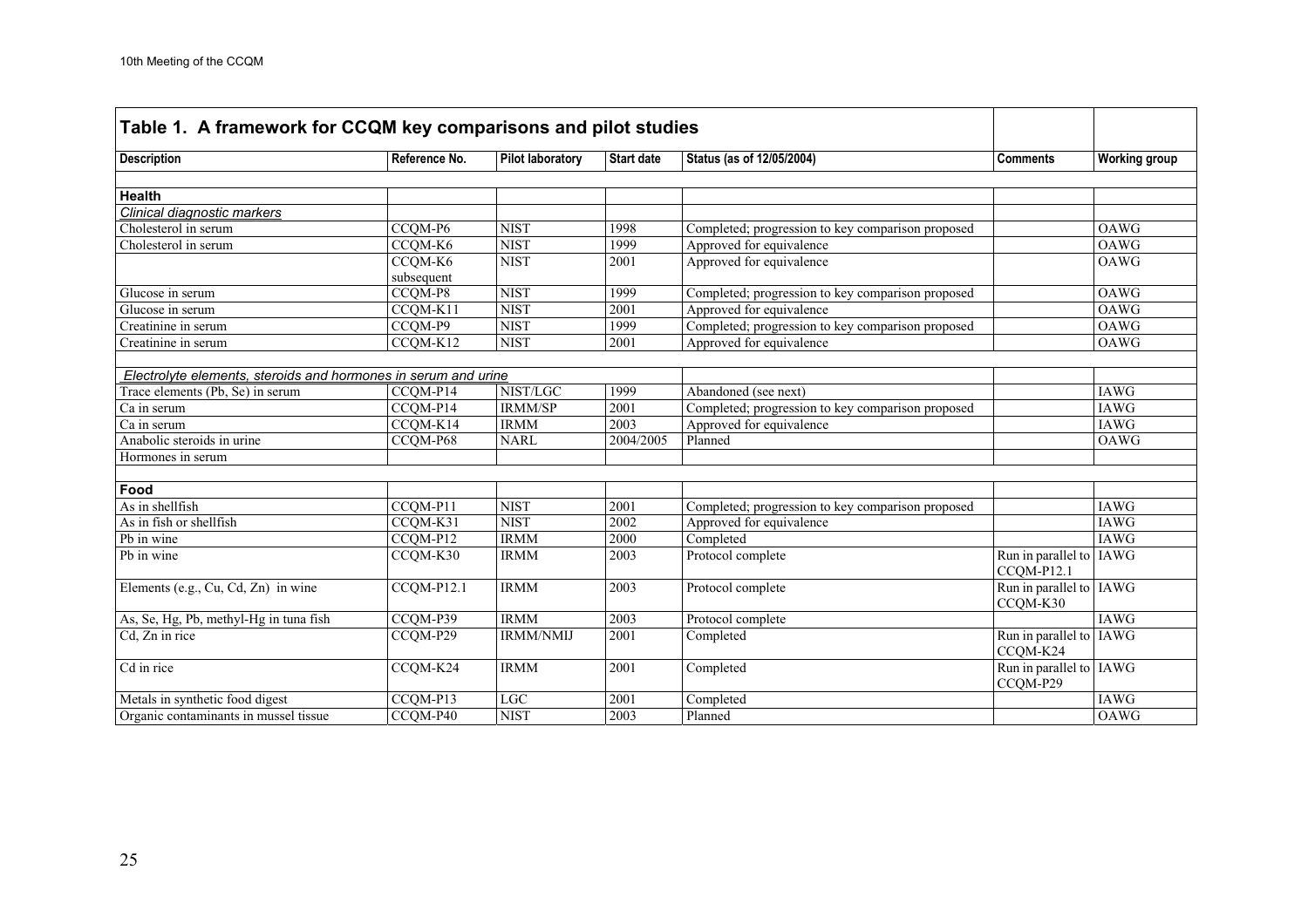| Methyl-mercury in salmon fish           | CCQM-K43                          | <b>IRMM</b>   | Nov. 2004 | Planned                                           | Run in parallel | <b>IAWG</b> |
|-----------------------------------------|-----------------------------------|---------------|-----------|---------------------------------------------------|-----------------|-------------|
|                                         |                                   |               |           |                                                   | to              |             |
|                                         |                                   |               |           |                                                   | CCQM-P39.1      |             |
| PCB congeners in solution               | $CCQM-P31.b.1$                    | <b>NIST</b>   | 2004      | Planned                                           | Run in parallel | OAWG        |
|                                         |                                   |               |           |                                                   | to_CCQM-K40     |             |
| PCB congeners in tissue extract         | CCOM-P57                          | <b>NIST</b>   | 2004      | Planned                                           |                 | <b>OAWG</b> |
| PCBs congeners in tissue                | CCQM-P67                          | <b>NIST</b>   | 2004      | Planned                                           |                 | OAWG        |
| Methyl-mercury in salmon fish           | CCQM-P39.1                        | <b>IRMM</b>   | Nov. 2004 | Planned                                           | Run in parallel | <b>IAWG</b> |
|                                         |                                   |               |           |                                                   | to CCQM-K43     |             |
| Trace elements in soyabean powder       | $\overline{CC}$ QM-P64            | <b>NRCCRM</b> | Sep. 2004 | Planned                                           |                 | <b>IAWG</b> |
| Antibiotics in meat                     |                                   |               |           |                                                   |                 |             |
| Growth hormones in meat                 |                                   |               |           |                                                   |                 |             |
| Vitamins and minerals                   |                                   |               |           |                                                   |                 |             |
| GMO's (DNA, proteins)                   |                                   |               |           |                                                   |                 |             |
|                                         |                                   |               |           |                                                   |                 |             |
| Pesticide residues                      |                                   |               |           |                                                   |                 |             |
| p,p'-DDE in isooctane                   | CCOM-P2                           | <b>LGC</b>    | 1997      | Completed                                         |                 | OAWG        |
| p,p'-DDE in corn oil                    | CCQM-P4                           | LGC           | 1998      | Completed; progression to key comparison proposed |                 | OAWG        |
| p,p'-DDE in fish oil                    | CCQM-K5                           | LG            | 1999      | Approved for equivalence                          |                 | <b>OAWG</b> |
| Gamma-HCH in fish oil                   | CCQM-P10                          | LGC           | 1999      | Repeated (see next)                               |                 | <b>OAWG</b> |
| Gamma-HCH in fish oil 74 ng/g, 240 ng/g | CCOM-P10.2                        | <b>LGC</b>    | 2000      | Completed                                         |                 | <b>OAWG</b> |
| p,p'-DDT in fish oil                    | CCQM-P21                          | LG            | 1999      | Completed; progression to key comparison proposed |                 | OAWG        |
| p,p'-DDT in fish oil                    | CCQM-K21                          | LGC           | 2000      | Approved for equivalence                          |                 | OAWG        |
|                                         |                                   |               |           |                                                   |                 |             |
| Drinking water                          |                                   |               |           |                                                   |                 |             |
| Organics (EPA list)                     |                                   |               |           |                                                   |                 |             |
| Trace elements                          |                                   |               |           |                                                   |                 |             |
| Microbiological                         |                                   |               |           |                                                   |                 |             |
|                                         |                                   |               |           |                                                   |                 |             |
| <b>Environment</b>                      |                                   |               |           |                                                   |                 |             |
| Water                                   |                                   |               |           |                                                   |                 |             |
| Waste water (EPA list)                  |                                   |               |           |                                                   |                 |             |
| Cd and Pb in natural water              | $\overline{CC}$ QM-K <sub>2</sub> | <b>IRMM</b>   | 1998      | Completed                                         |                 | <b>IAWG</b> |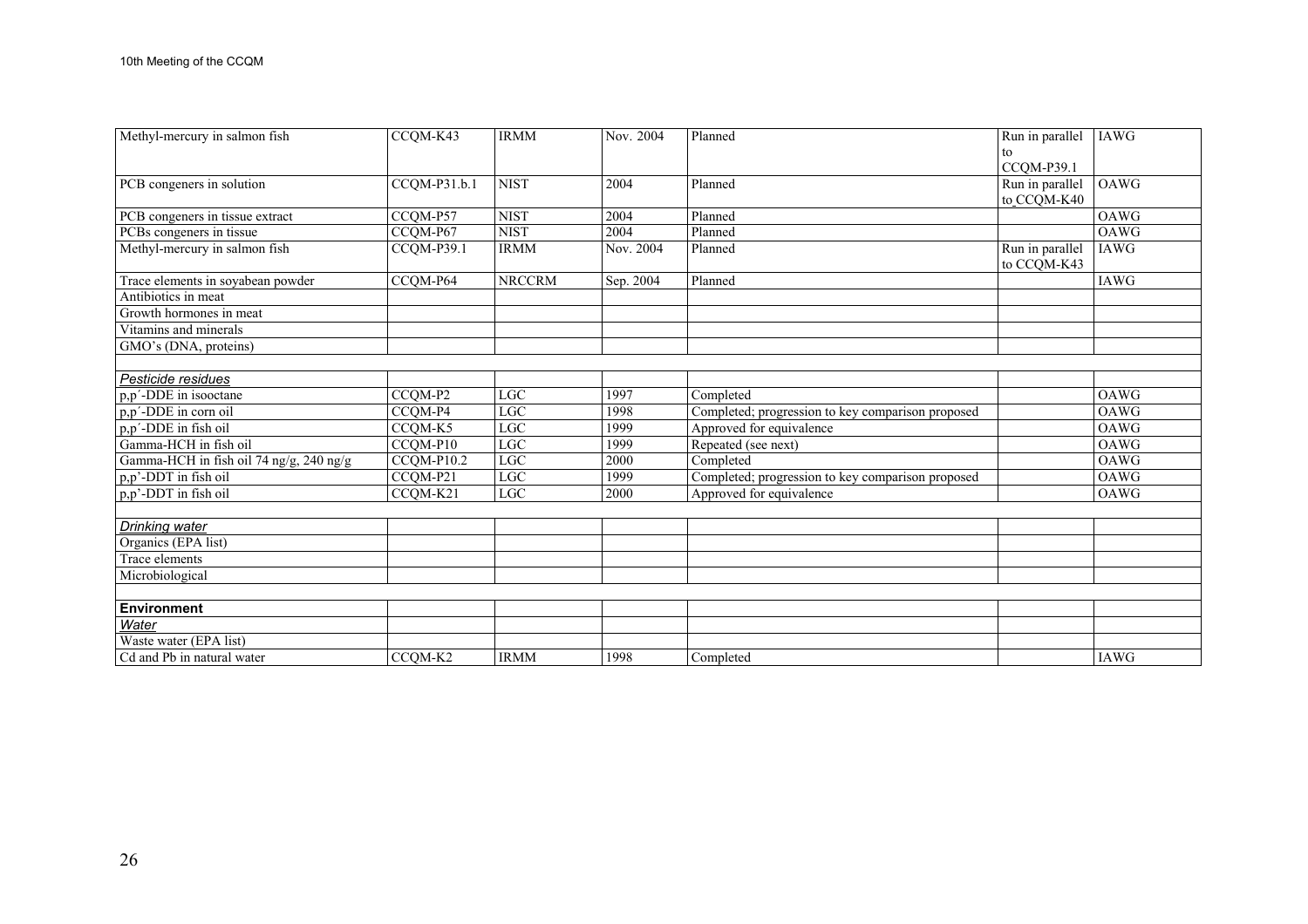| Atmospheric pollutants                                                                             |                     |                         |               |                            |                                       |             |
|----------------------------------------------------------------------------------------------------|---------------------|-------------------------|---------------|----------------------------|---------------------------------------|-------------|
| Greenhouse gases $CO2$ , $CH4$ - ambient levels                                                    | CCQM-P41            | NMi                     | 2002          | In progress                |                                       | GAWG        |
| SF <sub>6</sub> , CFCs - emission levels                                                           | CCQM-K15            | <b>KRISS</b>            | 2003          | Report in progress Draft B | Run in parallel to<br>CCQM-P51        | GAWG        |
| $SF6$ , CFCs - emission levels                                                                     | CCQM-P51            | <b>KRISS</b>            | 2003          | Report in progress Draft B | Run in parallel to GAWG<br>CCQM-K15   |             |
| Ozone - ambient levels                                                                             | CCQM-P28            | <b>BIPM</b>             | 2003          | In progress                |                                       | GAWG        |
|                                                                                                    |                     |                         |               |                            |                                       |             |
| Primary standard gas mixtures                                                                      | CCQM-K1.a           | <b>NMi</b>              | 1998          |                            |                                       | GAWG        |
| $CO$ in $N_2$                                                                                      |                     |                         |               | Approved for equivalence   |                                       |             |
| $\overline{CO_2}$ in $\overline{N_2}$                                                              | CCQM-K1.b           | NMi                     | 1998          | Approved for equivalence   |                                       | GAWG        |
| NO in $N_2$                                                                                        | CCQM-K1.c           | <b>NMi</b>              | 1998          | Approved for equivalence   |                                       | GAWG        |
| $SO_2$ in $N_2$                                                                                    | $CCQM-K1.d$         | <b>NMi</b>              | 1998          | Approved for equivalence   |                                       | GAWG        |
| Natural gases (Types I, II, III)                                                                   | $CCQM-K1.e., f., g$ | <b>NMi</b>              | 1998          | Approved for equivalence   |                                       | GAWG        |
| NO in $N_2$ (EUROMET)                                                                              | EURO-QM-K1.c        | NMi                     | 2002          | Approved for equivalence   |                                       | GAWG        |
| Natural gas (Type IV)                                                                              | CCQM-K16.a          | <b>BAM/NMi</b>          | 2001          | Approved for equivalence   | Run in parallel to<br>CCQM-P49.a      | GAWG        |
| Natural gas (TypeV)                                                                                | CCQM-K16.b          | <b>BAM/NMi</b>          | 2001          | Approved for equivalence   | Run in parallel to GAWG<br>CCQM-P49.b |             |
| Natural gas (Type IV)                                                                              | CCQM-P49.a          | <b>BAM/NMi</b>          | 2001          | Completed                  | Run in parallel to GAWG<br>CCQM-K16.a |             |
| Natural gas (Type V)                                                                               | CCQM-P49.b          | <b>BAM/NMi</b>          | 2001          | Completed                  | Run in parallel to GAWG<br>CCQM-K16.b |             |
| Natural gas (Repeat) / (LPG)                                                                       | CCQM-K23            | <b>NMi</b>              | 2004          | Planned                    |                                       | GAWG        |
| $CO$ , $CO2$ , propane in $N2$                                                                     | CCQM-K3             | NMi                     | 1998          | Approved for equivalence   |                                       | GAWG        |
| $CO$ , $CO2$ , propane in N <sub>2</sub> (EUROMET)                                                 | EURO-QM-K3          | <b>NMi</b>              | 2000          | Approved for equivalence   |                                       | GAWG        |
| $CO$ , $CO2$ , propane in N <sub>2</sub> (APMP)                                                    | APMP-QM-K3          | <b>KRISS</b>            | 2000          | Approved for equivalence   |                                       | GAWG        |
| CO in nitrogen $(50\ 000 \times 10^{-6}, 1000 \times 10^{-6})$<br>$10 \times 10^{-6}$ ) Gravimetry | CCQM-P23            | <b>NMi</b>              | 2000          | Complete                   |                                       | GAWG        |
| Benzene/toluene/xylene (BTX) in N2/air                                                             | CCQM-K7             | <b>NIST</b>             | 1999          | Approved for equivalence   |                                       | GAWG        |
| BTX in N <sub>2</sub> (low conc. $10 \times 10^{-9} - 30 \times 10^{-9}$ )                         | CCQM-K10            | NIST/NPL                | 2001          | Approved for equivalence   |                                       | GAWG        |
| Dynamic mixing methods                                                                             | CCQM-P24            | <b>LNE</b>              | 2002          | Complete                   |                                       | GAWG        |
| NO <sub>2</sub> in air $(10 \times 10^{-6})$                                                       |                     | <b>NIST</b>             | 2003          | Abandoned                  |                                       | GAWG        |
| VOCs in air                                                                                        | CCQM-K22            | $\overline{\text{NMI}}$ | $\sqrt{2003}$ | Report in progress Draft B | Run in parallel to<br>CCQM-P71        | GAWG        |
| $COS$ and $H_2S$ in methane                                                                        | CCQM-P?             |                         | 2004          |                            |                                       | <b>GAWG</b> |
| $H_2S$ in air/nitrogen                                                                             | CCQM-P42            |                         | 2003          | Planned                    |                                       | GAWG        |
| $NH3$ or HCl in air/nitrogen                                                                       | CCQM-P?             |                         | 2004          |                            |                                       | <b>GAWG</b> |
| <b>NMHC</b>                                                                                        | CCQM-K?             |                         | 2004          |                            |                                       | GAWG        |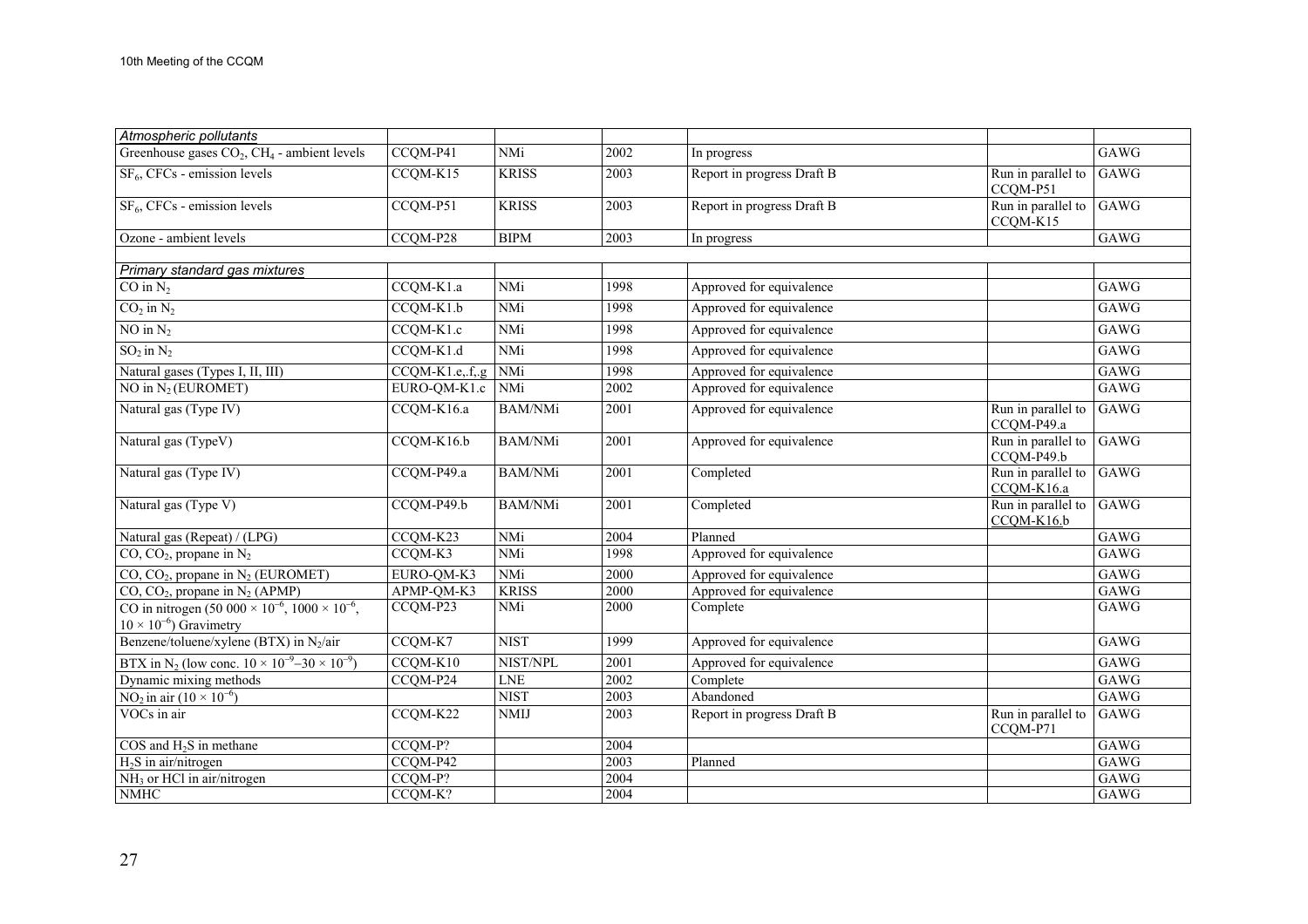| Reactive gases-ambient levels - NO in $N_2$     | CCQM-K26.a             | <b>NPL</b>       | 2003             | In progress                                       | Run in parallel to GAWG<br>CCQM-P50.a                             |             |
|-------------------------------------------------|------------------------|------------------|------------------|---------------------------------------------------|-------------------------------------------------------------------|-------------|
| Reactive gases-ambient levels - $SO2$ in air    | CCQM-K26.b             | <b>NPL</b>       | 2003             | In progress                                       | Run in parallel to GAWG<br>CCQM-P50.b                             |             |
| Reactive gases-ambient levels - NO in $N_2$     | CCQM-K50.a             | <b>NPL</b>       | 2003             | In progress                                       | Run in parallel to<br>CCQM-K26.a                                  | GAWG        |
| Reactive gases-ambient levels - $SO2$ in air    | CCQM-K50.b             | <b>NPL</b>       | 2003             | In progress                                       | Run in parallel to GAWG<br>CCQM-K26.b                             |             |
| $H2S$ in nitrogen                               | CCQM-K41               | <b>NIST</b>      |                  | Planned                                           |                                                                   | GAWG        |
| VOCs in air                                     | CCQM-P71               | <b>NMIJ</b>      | 2003             | Report in progress Draft B                        | Run in parallel to<br>CCOM-K22                                    | GAWG        |
| HAP's                                           |                        |                  |                  |                                                   |                                                                   |             |
| Contaminants in soils/sediments/incinerator ash |                        |                  |                  |                                                   |                                                                   |             |
| Pb/Cd in sediments                              | CCQM-P15               | <b>IRMM</b>      | 1999             | Completed; progression to key comparison proposed |                                                                   | <b>IAWG</b> |
| Pb/Cd in sediments                              | CCQM-K13               | <b>IRMM</b>      | $\frac{2000}{ }$ | Approved for equivalence                          |                                                                   | <b>IAWG</b> |
| Pb/Cd in sediments                              | CCQM-K13<br>subsequent | <b>NIST</b>      | 2000             | Approved for equivalence                          |                                                                   | <b>IAWG</b> |
| Elements in synthetic digest solutions          | CCQM-P16               | NMi              | 1999             | Abandoned                                         |                                                                   | IAWG        |
| PCBs in sediments                               | CCQM-P17               | NRC/NIST         | $\frac{2000}{ }$ | Completed; progression to key comparison proposed |                                                                   | <b>OAWG</b> |
| PCBs in sediments (PCBs 28,101,153,170)         | CCQM-K25               | NIST/NRC         | 2001             | Approved for equivalence                          |                                                                   | <b>OAWG</b> |
| TriButylTin in sediment                         | CCQM-P18               | LGC/NRC          | 2001             | Completed; progression to key comparison proposed |                                                                   | IAWG/OAWG   |
| TriButylTin in sediment                         | CCQM-K28               | LGC/NRC          | 2003             | Report in progress Draft B                        |                                                                   | <b>IAWG</b> |
| DiButylTin in sediment                          | CCQM-P43               | LGC/NRC          | 2003             | Report in progress Draft B                        |                                                                   | <b>IAWG</b> |
| Metals in hard rock mine wastes                 |                        |                  |                  |                                                   |                                                                   |             |
| Trace metals in sewage sludge                   | CCQM-K44               | <b>IRMM</b>      | Dec. 2004        | Planned                                           | Run in parallel to<br>CCQM-P70,<br><b>EUROMET 784</b><br>and IMEP | <b>IAWG</b> |
| PAHs in soils/sediments                         | CCQM-P69               | <b>CENAM/BAM</b> | 2004/2005        | Planned                                           |                                                                   | OAWG        |
| Trace metals in sewage sludge                   | CCQM-P70               | <b>IRMM</b>      | Dec. 2004        | Planned                                           | Run in parallel to<br>CCQM-K44,<br><b>EUROMET 784</b><br>and IMEP | <b>IAWG</b> |
|                                                 |                        |                  |                  |                                                   |                                                                   |             |
| Metals in biological tissues                    |                        |                  |                  |                                                   |                                                                   |             |
| Toxic metals in recycled plastics PET           |                        |                  |                  |                                                   |                                                                   |             |
|                                                 |                        |                  |                  |                                                   |                                                                   |             |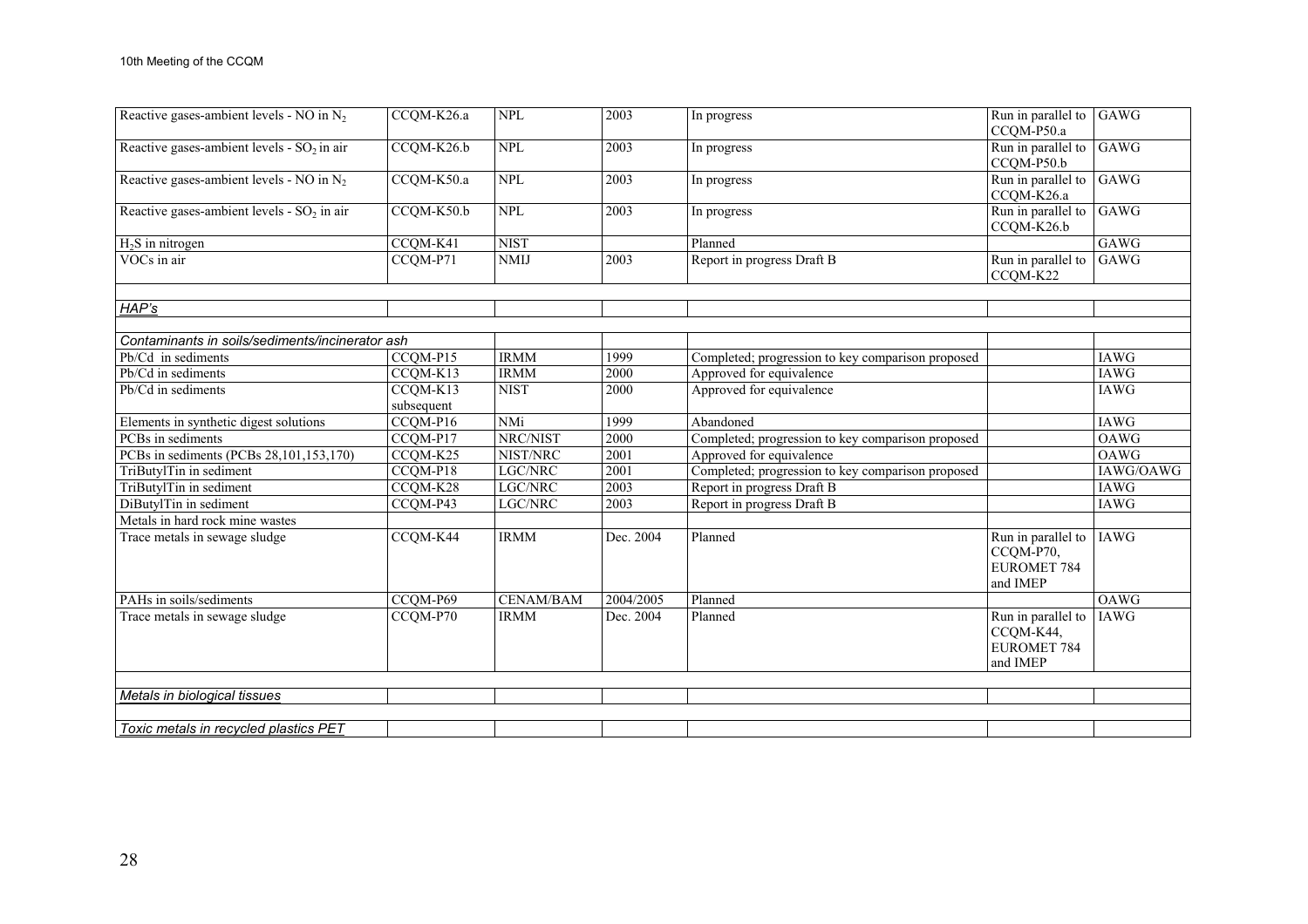| <b>Advanced materials</b>                            |                                  |                          |           |                                                               |                                  |             |
|------------------------------------------------------|----------------------------------|--------------------------|-----------|---------------------------------------------------------------|----------------------------------|-------------|
| <b>Semiconductors</b>                                |                                  |                          |           |                                                               |                                  |             |
| Ultratrace metals in high-purity semiconductors      |                                  |                          |           |                                                               |                                  |             |
| GaAs                                                 |                                  |                          |           |                                                               |                                  |             |
| Boron in Si                                          | CCQM-P33                         | <b>PTB</b>               | 2003      | Planned                                                       |                                  | IAWG        |
| $SiO2$ on Si film thickness                          | CCQM-P38                         | <b>NPL</b>               | 2002      | Completed; progression to key comparison proposed             |                                  | SAWG        |
| $SiO2$ on Si film thickness                          | CCQM-K32                         | <b>NPL</b>               |           | Planned                                                       |                                  | <b>SAWG</b> |
| Metal alloys                                         |                                  |                          |           |                                                               |                                  |             |
| Minor elements in steel                              | CCQM-P25                         | NMIJ/NIST/<br><b>BAM</b> | 2002      | Report in progress; progression to key comparison<br>proposed |                                  | IAWG        |
| Minor elements in steel                              | CCQM-K33                         | NMIJ/NIST/<br><b>BAM</b> | 2003      | Planned                                                       | Run in parallel to<br>CCQM-P56   | <b>IAWG</b> |
| Constituents in aluminium alloy                      | CCQM-P34                         | <b>BAM</b>               | 2001      | Report in progress                                            |                                  | <b>IAWG</b> |
| Constituents of an aluminium alloy                   | CCQM-K42                         | <b>BAM</b>               | Oct. 2004 | Planned                                                       | Run in parallel to<br>CCQM-P34.1 | <b>IAWG</b> |
| Constituents of an aluminium alloy                   | $CCQM-P34.1$                     | <b>BAM</b>               | Oct. 2004 | Planned                                                       | Run in parallel to<br>CCQM-K42   | <b>IAWG</b> |
| Trace analysis of high purity nickel                 | CCQM-P62                         | <b>BAM</b>               | Jun. 2004 | Planned                                                       |                                  | <b>IAWG</b> |
| Minor elements in steel                              | CCQM-P56                         | NMIJ/NIST/<br><b>BAM</b> | 2003      | Planned                                                       | Run in parallel to<br>CCQM-K33   | <b>IAWG</b> |
| Polymers and plastics                                |                                  |                          |           |                                                               |                                  |             |
| Leachates                                            |                                  |                          |           |                                                               |                                  |             |
| Trace metals                                         |                                  |                          |           |                                                               |                                  |             |
|                                                      |                                  |                          |           |                                                               |                                  |             |
| Catalysts                                            |                                  |                          |           |                                                               |                                  |             |
| Pt, Rh in vehicle exhaust catalysts                  |                                  | LGC                      |           | Planned                                                       |                                  | <b>IAWG</b> |
| Platinum group elements in an automotive<br>catalyst | CCQM-P63                         |                          | Aug. 2004 |                                                               |                                  |             |
| <b>Commodities</b>                                   |                                  |                          |           |                                                               |                                  |             |
| Industrial $SO2$ in stack emissions                  | $CCQM-K1.d$                      |                          |           |                                                               |                                  |             |
| Moisture in fossil fuels                             |                                  |                          |           |                                                               |                                  |             |
| Sulfur in fuels                                      | CCQM-P26                         | <b>IRMM/NIST</b>         | 2001      | Completed                                                     |                                  | <b>IAWG</b> |
| Sulfur in fuels (lower levels)                       | $CCQM-P26.1$                     | <b>NIST</b>              | 2003      | Report in progress Draft B                                    |                                  | <b>IAWG</b> |
| Sulfur in fuels (lower levels)                       | CCQM-K35                         | <b>NIST</b>              | 2003      | Report in progress Draft B                                    |                                  | IAWG        |
| Metals in lubricating oils                           |                                  |                          |           |                                                               |                                  |             |
| Natural gases                                        | CCQM-K1.e,.f, g<br>CCQM-K16.a,.b |                          |           |                                                               |                                  |             |
| Sucrose                                              |                                  |                          |           |                                                               |                                  |             |
| Cement - Ca, Si, Al, S, Ti, Na, Mg                   |                                  |                          |           |                                                               |                                  |             |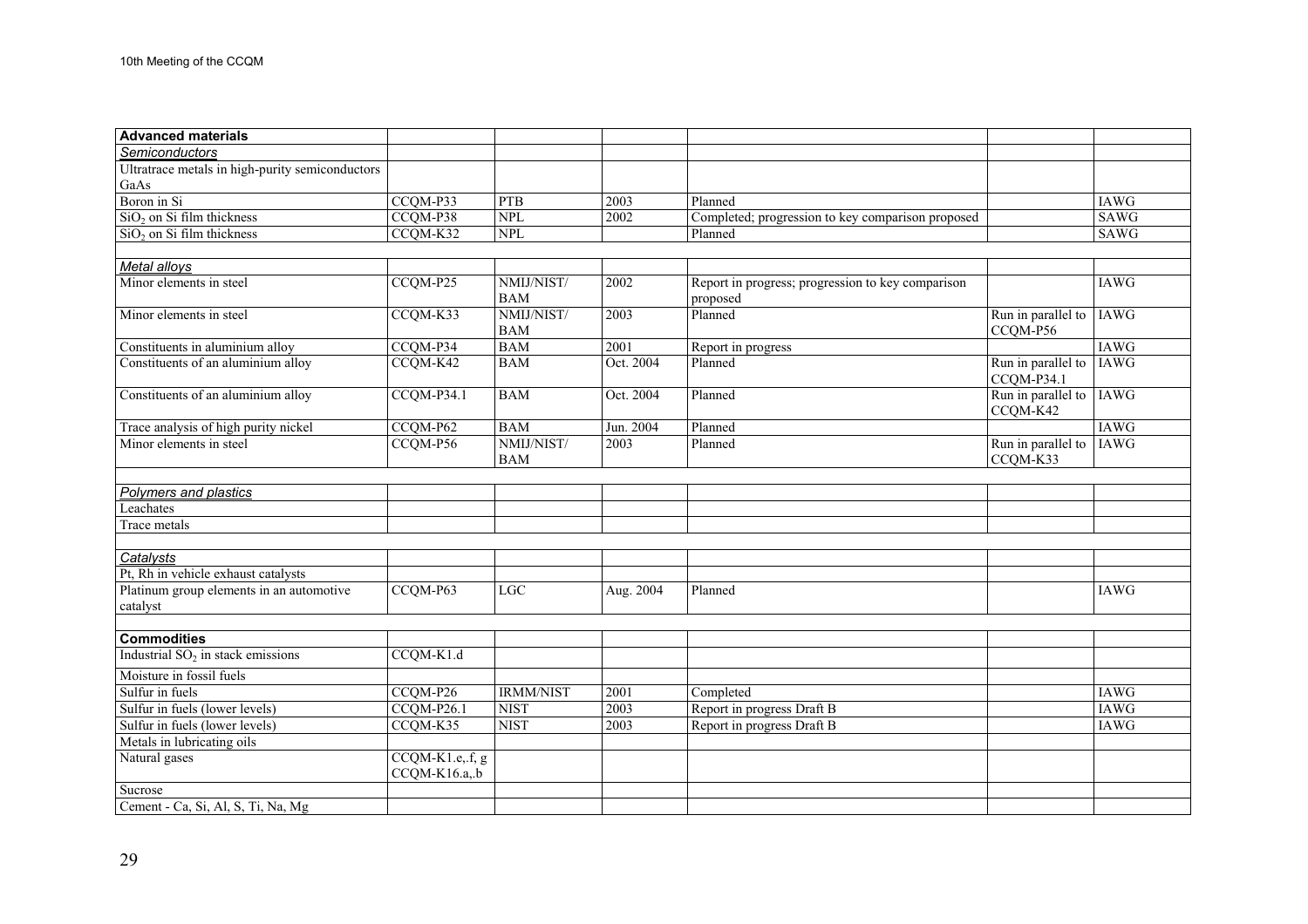| Ore composition                                            |                          |                |           |                                                   |                                   |             |
|------------------------------------------------------------|--------------------------|----------------|-----------|---------------------------------------------------|-----------------------------------|-------------|
| Rare-earth elements                                        |                          |                |           |                                                   |                                   |             |
| Precious metals                                            |                          |                |           |                                                   |                                   |             |
| Source of origin/adulteration                              |                          |                |           |                                                   |                                   |             |
| Determination of metals in fertilizer                      | CCQM-P66                 | <b>NIST</b>    | Oct. 2004 | Planned                                           |                                   | <b>IAWG</b> |
|                                                            |                          |                |           |                                                   |                                   |             |
| Alcohol content                                            |                          |                |           |                                                   |                                   |             |
| Ethanol in aqueous matrix                                  | CCQM-P35                 | <b>BAM/LGC</b> | 2001      | Completed; progression to key comparison proposed |                                   | <b>OAWG</b> |
| (forensic and commodity levels)                            |                          |                |           |                                                   |                                   |             |
| Ethanol in aqueous matrix (for. level $1 \times 10^{-6}$ ) | CCQM-K27.a               | LGC/BAM        | 2002      | Approved for equivalence                          |                                   | OAWG        |
| Ethanol in aqueous matrix (for. level $1 \times 10^{-6}$ ) | CCQM-K27.a<br>subsequent | <b>NIST</b>    | 2003      | Approved for equivalence                          | Run in parallel<br>with SIM pilot | <b>OAWG</b> |
|                                                            |                          |                |           |                                                   | study                             |             |
| Ethanol in aqueous matrix                                  | $CCQM-K27.b$             | LGC/BAM        | 2002      | Approved for equivalence                          |                                   | <b>OAWG</b> |
| (commod. level $100 \times 10^{-6}$ )                      |                          |                |           |                                                   |                                   |             |
|                                                            |                          |                |           |                                                   |                                   |             |
| <b>Forensics</b>                                           |                          |                |           |                                                   |                                   |             |
| LSD in urine                                               | CCOM-P27                 | <b>LGC</b>     | 2001      | Completed                                         |                                   | <b>OAWG</b> |
| Drugs of abuse in urine                                    | CCQM-P27.1               | <b>NARL</b>    | 2004      | Planned                                           |                                   | OAWG        |
| Explosives residues                                        |                          |                |           |                                                   |                                   |             |
| Ethanol in air                                             | CCQM-K4                  | <b>NPL</b>     | 1999      | To Appendix B                                     |                                   | GAWG        |
| Ethanol in air (EUROMET)                                   | EURO-QM-K4               | <b>NPL</b>     | 2000      | Approved for equivalence                          |                                   | GAWG        |
| Ethanol in air (APMP)                                      | APMP-QM-K4               | <b>NMIJ</b>    | 2000      | Approved for equivalence                          |                                   | GAWG        |
|                                                            |                          |                |           |                                                   |                                   |             |
| Pharmaceuticals                                            |                          |                |           |                                                   |                                   |             |
|                                                            |                          |                |           |                                                   |                                   |             |
| <b>Biotechnology</b>                                       |                          |                |           |                                                   |                                   |             |
| Genomics, proteomics                                       |                          |                |           |                                                   |                                   |             |
| DNA quantification                                         | CCQM-P44                 | NIST/LGC       | 2002      | Complete: repeat study                            |                                   | <b>BAWG</b> |
| DNA profiling                                              | CCQM-P53                 | <b>NARL</b>    | 2003      | Planned                                           |                                   | <b>BAWG</b> |
| DNA primary quantification                                 | CCQM-P54                 | <b>LGC</b>     | 2004      | Planned                                           |                                   | <b>BAWG</b> |
| Peptide/protein quantification                             | CCQM-P55                 | LGC            | 2004      | Planned                                           |                                   | <b>BAWG</b> |
| Q-PCR (repeat)                                             | $\overline{CCQM}$ -P44.1 | NIST/LGC       | 2004      | Planned                                           |                                   | <b>BAWG</b> |
| Fluorescence in ELISA                                      | $\overline{CCQM}$ -P58   | NPL/NIST       | 2004/2005 | Planned                                           |                                   | <b>BAWG</b> |
| Protein structural measurements by CD                      | CCQM-P59                 | NPL/NIST       |           | Planned                                           |                                   | <b>BAWG</b> |
| DNA extraction - reference method                          | CCQM-P60                 | <b>IRMM</b>    | 2004/2005 | Planned                                           |                                   | <b>BAWG</b> |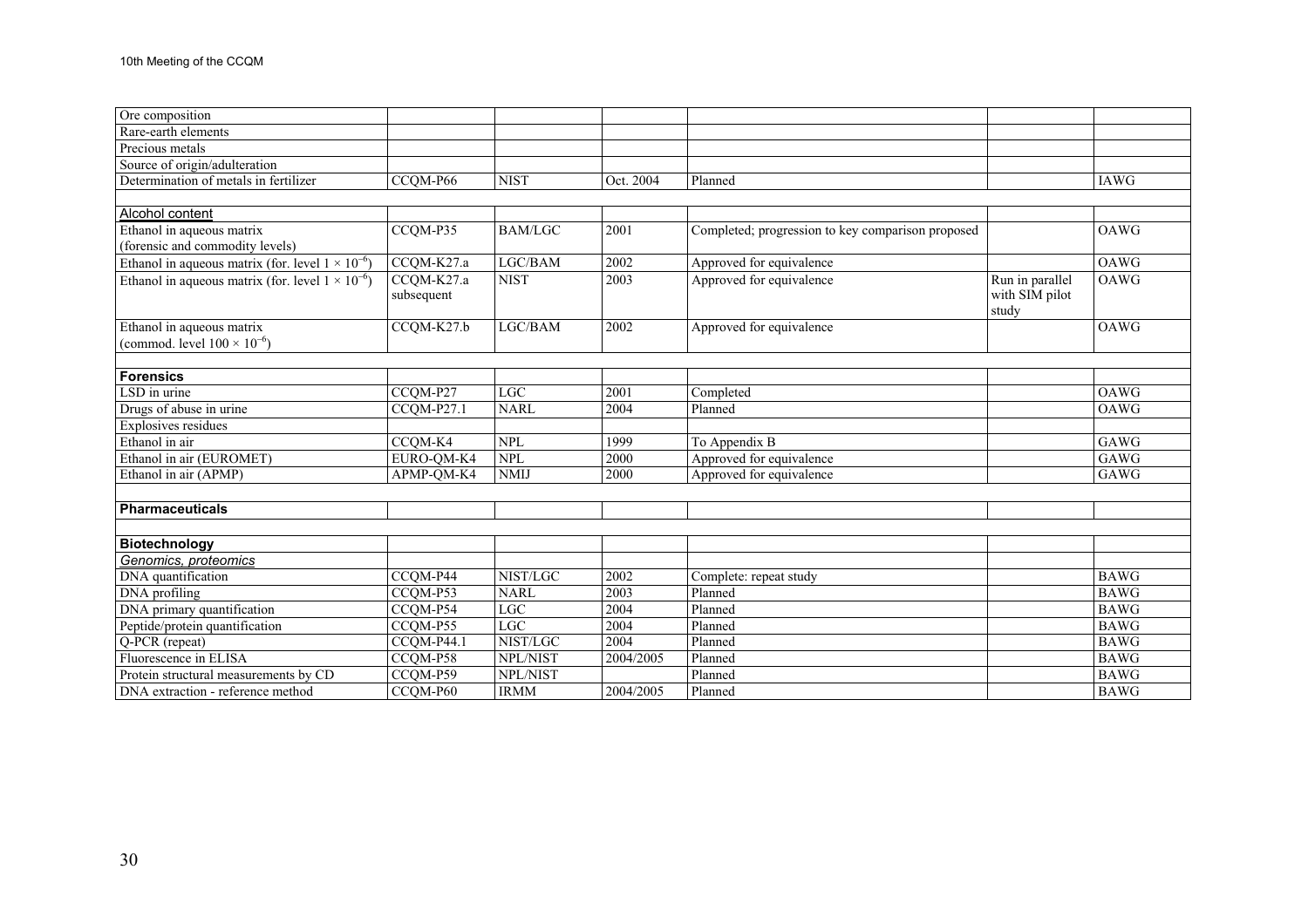| <b>General analytical applications</b>                    |              |                         |                   |                                                               |                                     |             |
|-----------------------------------------------------------|--------------|-------------------------|-------------------|---------------------------------------------------------------|-------------------------------------|-------------|
| Purity of materials metals, salts, organics, etc.         |              |                         |                   |                                                               |                                     |             |
| KCl, NaCl, $K_2Cr_2O_7$                                   | CCQM-P7      | <b>NIST</b>             |                   |                                                               |                                     |             |
| Hydrochloric acid                                         | CCQM-P19     | <b>NIST</b>             | 1999              | Completed 2001                                                |                                     | EAWG/IAWG   |
| Purity of HCl                                             | $CCQM-P19.1$ | <b>NIST</b>             | 2002              | Complete                                                      |                                     | EAWG/IAWG   |
| Acetanilide, benzoic acid, and naphthalene                | CCQM-P5      | <b>NIST</b>             | 1998              | Completed 1999                                                |                                     | <b>OAWG</b> |
| TBT chloride                                              | CCQM-P20.a   | <b>NARL</b>             | $\overline{2001}$ | Completed                                                     |                                     | OAWG/IAWG   |
| o-xylene                                                  | $CCQM-P20.b$ | <b>NIST</b>             | 2002              | Completed                                                     |                                     | OAWG        |
| Atrazine                                                  | CCQM-P20.c   | <b>NARL</b>             | 2004              | Report in progress                                            |                                     | <b>OAWG</b> |
| Chlorpyrifos                                              | CCQM-P20.d   | <b>NARL</b>             | 2004              | Report in progress                                            |                                     | <b>OAWG</b> |
| Purity analysis of parent gases incl. $H_2O$              | CCQM-P45     | <b>LNE</b>              | $\frac{2002}{ }$  | Planned                                                       | <b>EUROMET</b><br>workshop          | GAWG        |
| NMR study                                                 | CCQM-P3      | <b>BAM</b>              | 1998              | Completed 1999                                                |                                     | <b>OAWG</b> |
| NMR study                                                 | $CCQM-P3.2$  | <b>BAM</b>              | 1999              | Completed 2000                                                |                                     | OAWG        |
| Assay of potassium hydrogen phthalate (KHP)               | CCQM-P36     | SMU/NIST                | 2002              | Report in progress; progression to key comparison<br>proposed |                                     | EAWG/IAWG   |
| Assay of potassium hydrogen phthalate (KHP)               | CCQM-K34     | $\overline{\text{SMU}}$ | 2003              | In progress                                                   |                                     | EAWG/IAWG   |
|                                                           |              |                         |                   |                                                               |                                     |             |
| <b>Calibration solutions</b>                              |              |                         |                   |                                                               |                                     |             |
| Trace elements in water Pb                                | CCQM-P1      | <b>NIST</b>             | 1997              | Completed 1998                                                |                                     |             |
| Elemental solution standards (Al,Cu,Fe,Mg)                | CCQM-P30     | <b>EMPA/LNE</b>         | 1999              | Completed 2000                                                |                                     | <b>IAWG</b> |
| Elemental solution standards (Al,Cu,Fe,Mg)                | CCQM-K8      | <b>EMPA/LNE</b>         | 1999              | Approved for equivalence                                      |                                     | <b>IAWG</b> |
| Anions in calibration solutions                           | CCQM-P32     | <b>EMPA</b>             | 2001              | Completed; progression to key comparison proposed             |                                     | <b>IAWG</b> |
| Anions in calibration solutions                           | CCQM-K29     | <b>EMPA</b>             | 2003              | Report in progress Draft B                                    |                                     | <b>IAWG</b> |
| Organic calibration solutions (PAHs)                      | CCQM-P31.a   | <b>NIST</b>             | 2003              | Planned                                                       |                                     | <b>OAWG</b> |
| Organic calibration solutions (PCBs)                      | CCQM-P31.b   | <b>NIST</b>             | 2003              | Planned                                                       |                                     | <b>OAWG</b> |
| Organic calibration solutions (Chlorinated<br>pesticides) | CCQM-P31.c   | <b>NIST</b>             | $\sqrt{2003}$     | Planned                                                       |                                     | <b>OAWG</b> |
| Preparation of inorgic calibration solutions              | CCQM-P46     | <b>NIST</b>             | 2003              | Planned                                                       |                                     | <b>IAWG</b> |
| VOCs in organic solvents                                  | CCQM-K37     | <b>KRISS/NIST</b>       | 2003              | Planned                                                       |                                     | <b>OAWG</b> |
| PAHs in solution                                          | CCQM-K38     | <b>NIST</b>             | Nov. 2004         | Planned                                                       |                                     | <b>OAWG</b> |
| Chorinated pesticides in solution                         | CCQM-K39     | <b>NIST</b>             | Nov. 2004         | Planned                                                       |                                     | <b>OAWG</b> |
| PCB congeners in solution                                 | CCQM-K40     | <b>NIST</b>             | 2004              | Planned                                                       | Run in parallel to<br>CCQM-P31.b.1  | <b>OAWG</b> |
| PCB congeners in solution                                 | CCQM-P31.b.1 | <b>NIST</b>             | 2004              | Planned                                                       | Run in parallel to OAWG<br>CCQM-K40 |             |
| Volatile organic compounds (VOCs) in solution CCQM-P61    |              | <b>CENAM/NIST</b>       | 2004/2005         | Planned                                                       |                                     | OAWG        |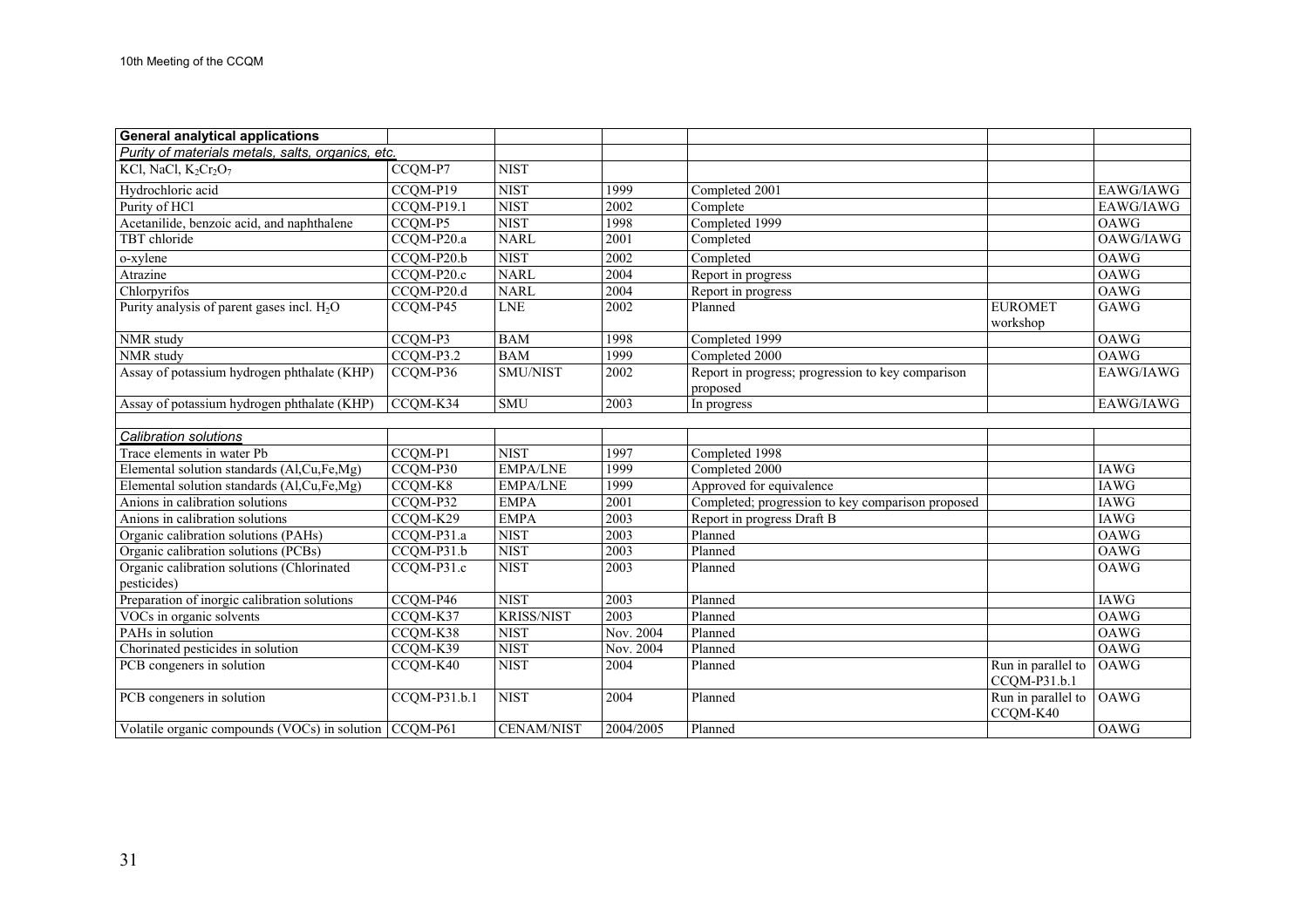| pH standards                                     |            |              |           |                          |                    |             |
|--------------------------------------------------|------------|--------------|-----------|--------------------------|--------------------|-------------|
| pH 7.0 (Phosphate)                               | CCOM-K9    | <b>PTB</b>   | 1999      | Approved for equivalence |                    | EAWG        |
| pH 7.0 (Phosphate) PTB-SMU bilateral             | CCOM-K9    | <b>PTB</b>   | 2002      | Approved for equivalence |                    | EAWG        |
|                                                  | subsequent |              |           |                          |                    |             |
| pH 4.1 (Phthalate)                               | CCQM-K17   | <b>PTB</b>   | 2001      | Approved for equivalence |                    | EAWG        |
| pH 10.1(Carbonate)                               | CCOM-K18   | <b>SMU</b>   | 2003      | Protocol complete        | Run in parallel to | EAWG        |
|                                                  |            |              |           |                          | CCOM-P52           |             |
| pH 10.1(Carbonate)                               | CCQM-P52   | <b>SMU</b>   | 2003      | Protocol complete        | Run in parallel to | EAWG        |
|                                                  |            |              |           |                          | CCOM-K18           |             |
| $pH$ 9.2 (Borate)                                | CCQM-K19   | <b>PTB</b>   | 2004      | Planned                  |                    | EAWG        |
| pH 1.7 (Tetroxalate)                             | CCOM-K20   |              |           | Planned                  |                    | EAWG        |
| Fundamental studies of pH standards              | CCQM-P37   | <b>SMU</b>   | 2002      | Completed                |                    | EAWG        |
| Electrolytic conductivity                        | CCOM-P22   | <b>DFM</b>   | 2001      | Completed                |                    | EAWG        |
| Electrolytic conductivity (low level)            | CCQM-P47   | NMi          | 2003      | Planned                  |                    | <b>EAWG</b> |
| Electrolytic conductivity $(0.5 \text{ S/m})$    | CCOM-K36.a |              |           | Planned                  |                    | EAWG        |
| Electrolytic conductivity $(0.005 S/m)$          | CCOM-K36.b |              |           | Planned                  |                    | EAWG        |
|                                                  |            |              |           |                          |                    |             |
| New proposals                                    |            |              |           |                          |                    |             |
| Uranium isotope ratio in synthetic saline matrix | $CCQM-P48$ | <b>IRMM</b>  | 2003      | Planned                  |                    | EAWG        |
| Chemical composition of clay                     | CCOM-P65   | <b>CENAM</b> | Oct. 2004 | Planned                  |                    | <b>IAWG</b> |